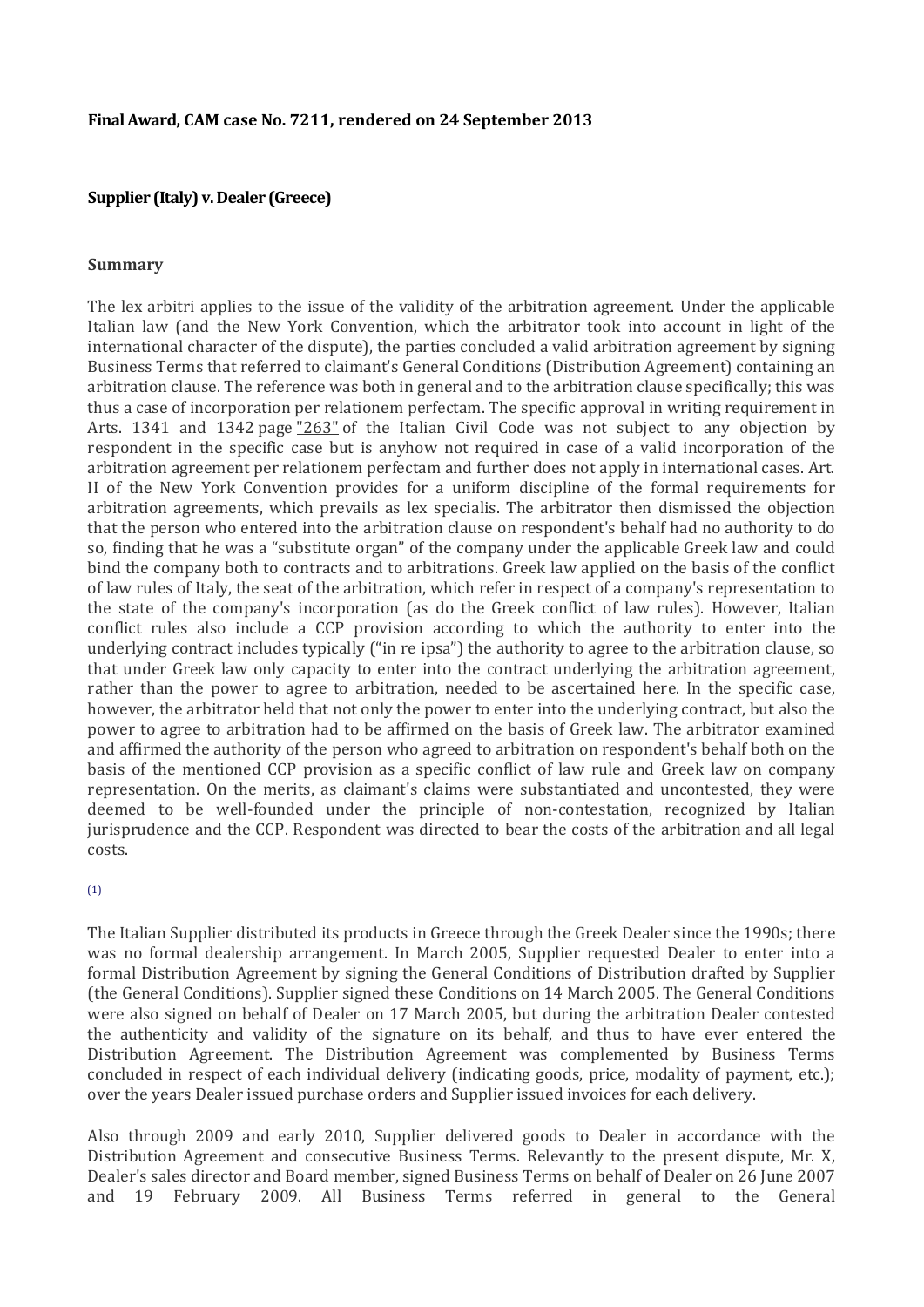Conditions page "264" (Distribution Agreement); they also contained a specific reference to Art. 21 of the same.

Art. 21.5 of the General Conditions (Distribution Agreement) read:

"21.5 (If [Supplier] is the supplier and the Dealer is not Italian)

Any controversy, claim or difference which may arise between the Parties hereto in relation to or in connection with this Agreement, including those concerning its validity, interpretation, performance and termination, if not amicably settled between the Parties through the abovementioned procedure (Art. 21.4), shall be referred to an arbitral tribunal … according to the International Arbitration Rules of the Chamber of National and International Arbitration of Milan [CAM], which the Parties declare to know and accept in their entirety. The arbitral tribunal shall decide according to the Italian laws in force. The language of the arbitration shall be Italian."

A dispute arose between the parties when Dealer failed to pay certain invoices, either entirely or in part. On 11 July 2011, Supplier commenced CAM arbitration. The parties agreed to appoint a sole arbitrator, a German national practicing in Italy.

By the present award, the sole arbitrator rejected Dealer's objection of lack of jurisdiction, found in favour of Supplier on the merits, and directed Dealer to bear the costs of the arbitration and reimburse Supplier's legal costs.

The arbitrator first denied Dealer's argument that the arbitral tribunal lacked jurisdiction because – lacking any evidence of a valid signature on Dealer's behalf on the Distribution Agreement – no valid arbitration clause existed between the parties. The arbitrator noted at the outset that Dealer's objection did not prevent her from deciding on her own jurisdiction, pursuant to the principle of Kompetenz-Kompetenz, which is widely recognized internationally and also adopted in the Italian Code of Civil Procedure in respect of international arbitrations with seat in Italy such as the present one.

The tribunal held that Italian law applied to the issue of the validity of the arbitration clause, in accordance with the prevailing opinion that in lack of a choice by the parties the law of the state of the seat of the arbitration applies. This opinion – noted the tribunal – is in conformity with Art. V(1)(a) of the 1958 New York Convention, which provides that the validity of the arbitration agreement is determined under the law of the country where the award is made. The arbitrator further noted that because of the broad wording of Art. 21.5 of the General Conditions – which provided for Italian law to apply to "any page "265" controversy, claim or difference … in relation to or in connection with this Agreement, including those concerning validity" – the choice for Italian law should be interpreted to refer not only to the substantive discipline of the transaction but also to the determination of the (in)validity of the arbitration clause. The Arbitrator therefore held that the validity of the clause at issue should be determined applying Italian law but, in light of the international character of the dispute, the arbitrator also took into account international treaties, in particular the New York Convention.

The sole arbitrator then found, under both Italian law and the New York Convention, that the parties had concluded a valid arbitration agreement in writing. Dealer admitted that it signed Business Terms in June 2007 and February 2009; these Terms were expressly made dependent on the acceptance of the General Conditions. Thus, Dealer accepted the General Conditions, and the arbitration clause therein, expressly and in writing. The tribunal noted that Italian law does not require that general conditions be necessarily approved of in writing (except where so provided for by law for certain conditions, e.g. the so-called clausole vessatorie – restrictive clauses); it merely provides that the party drafting the conditions has the burden to make the adhering party aware of the clauses. It appeared from the evidence that this was the case here.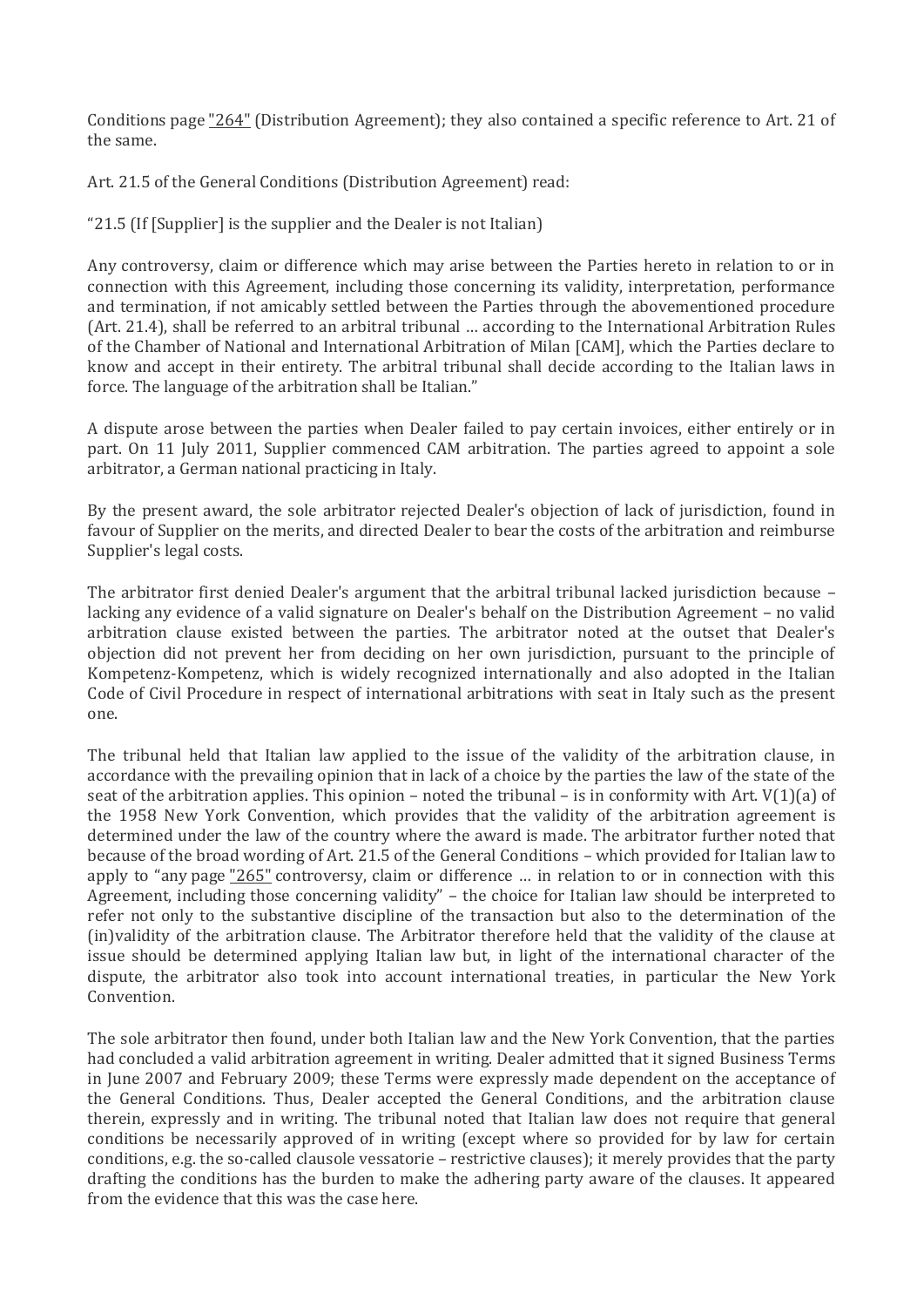Further, the arbitration clause in the General Conditions was validly incorporated by reference in the Business Terms, which referred to the Conditions in their entirety and also specifically to the arbitration clause; the reference was therefore by relatio perfecta. Arts. 1341 and 1342 of the Italian Civil Code, which provide that an arbitration clause and other so-called clausole vessatorie be specifically approved in writing, did not apply. The Italian Supreme Court held in a recent decision that the lack of specific approval can be invoked only by the adhering party – here, Dealer, which did not raise this objection. The arbitrator added that even if one deems that there is an absolute, rather than relative, nullity, the New York Convention prevails as lex specialis: Art. II of the Convention provides for a uniform discipline of the formal requirements for the arbitration agreements in international contracts, thus preventing a Contracting State from imposing further or more restrictive formal requirements.

Dealer also argued that the arbitration clause was invalid because Mr. X lacked the power of a legal representative necessary to agree to arbitration on Dealer's behalf. The arbitral tribunal disagreed.

The arbitrator first distinguished between capacity – the juridical condition for validly entering into any contract – and the power to agree to arbitration. The latter presupposes the former.

#### page "266"

The issue of capacity is not governed by the law applicable to the arbitration agreement; rather, it falls under the scope of the personal law determined by the conflict-of-laws norms applied by the arbitrator. This conclusion is supported by the New York Convention, which refers to the capacity of parties under "the law applicable to them". The Convention does not define that law, but doctrine and jurisprudence almost unanimously deem that it is the law regulating capacity as determined by the relevant conflict of laws norms of the forum.

As to the issue of the power to agree to arbitration, the Convention is silent, and doctrine and jurisprudence divided. The minority view is that the power to agree to an arbitration agreement is regulated by the law applicable to the agreement itself. Following this opinion, Italian law would apply, being both the law chosen by the parties and the lex arbitri. The prevailing opinion, however, points to the conflict norms of the forum. Since arbitrators have no forum in the strict meaning of this term, they are not necessarily bound by a forum's conflict of laws norms and may apply any autonomous conflict system that they deem appropriate. In the present case, the sole arbitrator deemed that the appropriate set of conflict of law rules provisions was Italian private international law, being the law of the seat of the arbitration.

This set of rules includes Art. 808(2) of the Italian CCP, which is authoritatively deemed, in respect of international arbitration, to be a material norm of private international law. According to this article, the authority to enter into the underlying contract includes the authority to agree to the arbitration clause. There is therefore no need to ascertain whether there is power to agree to arbitration, but only the need to establish the party's capacity to enter into the contract underlying the arbitration agreement. The arbitral tribunal added that the application of Art. 808 CCP, as a special conflict norm, to international arbitration is also supported by the principle of favor arbitrati, and is not at odds with the New York Convention, whose literal text only refers to "capacity", not to the "power to agree to arbitration".

Under Italian conflict law (as well as under Greek conflict law), representation of companies is regulated by the law of the State where the establishment of the company has been completed: here, Greek law. The sole arbitrator concluded that on the facts of the case and under Greek law Mr. X had the implied power to represent Dealer as a "substitute organ" of the company and could therefore bind Dealer to the General Conditions and to the arbitration clause therein.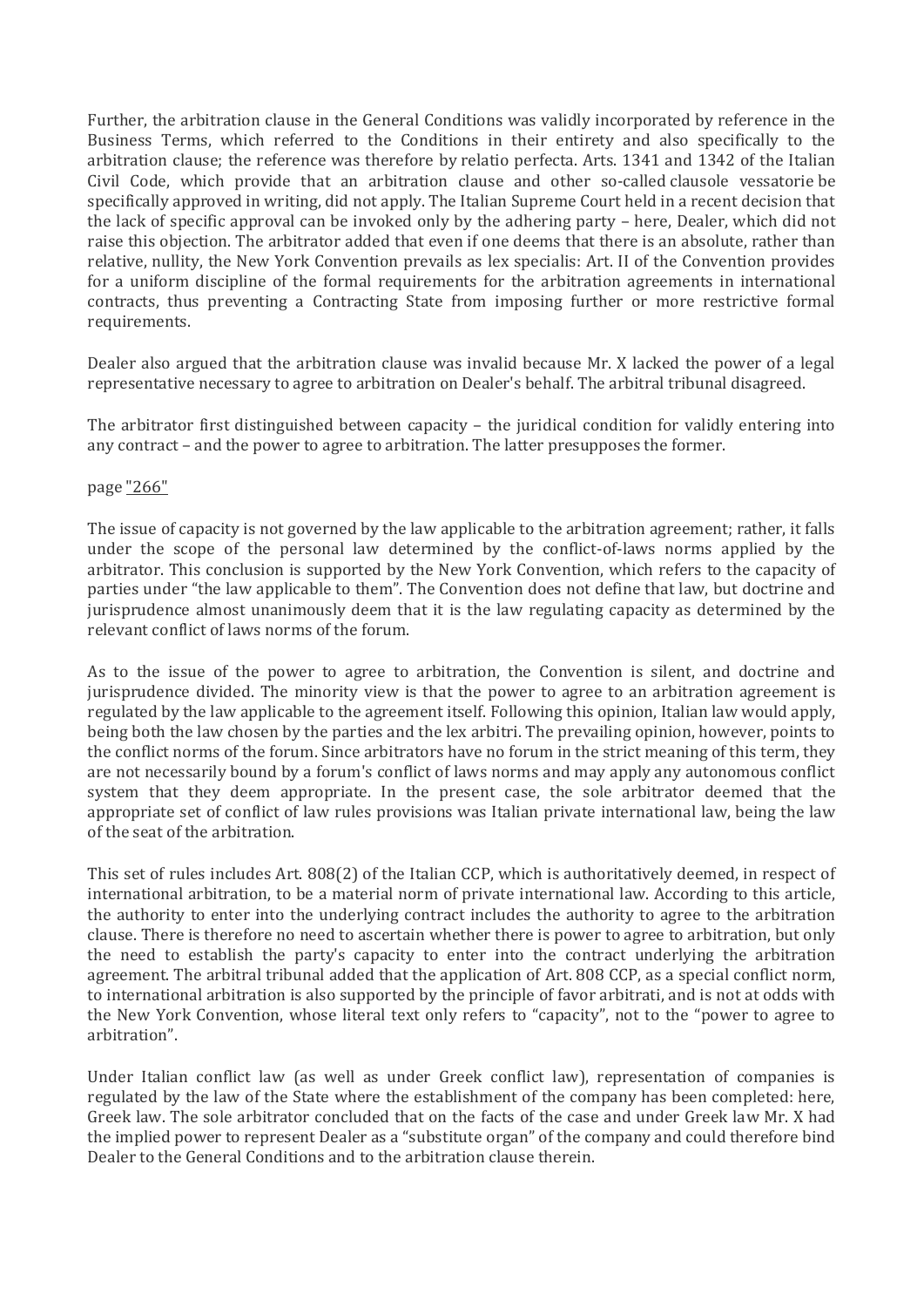The arbitrator then noted – though no objection had been raised in this respect – that the dispute fell within the scope of the arbitration clause. Also, the request for arbitration was admissible because the parties made an attempt at conciliation as provided for in the General Conditions.

### page "267"

As to the merits, Dealer did not contest Supplier's claim. Under the principle of non-contestation, long recognized by Italian jurisprudence and presently also embodied in the Code of Civil Procedure, uncontested claims are deemed to be founded. Also, Supplier fully proved that its claim was well founded, by submitting all the relevant documentation.

No interest was awarded as Supplier did not request any on the sum owed.

The sole arbitrator finally directed Dealer to bear the costs of the arbitration and compensate Supplier for its legal costs.

# **Excerpt**

# **I. Lack of Jurisdiction**

[1] "From its first appearance in the arbitration, Dealer [Respondent] objected that the arbitration clause was null and void and therefore the Arbitral Tribunal lacked jurisdiction. This objection, however, does not prevent the Arbitrator from deciding on her own jurisdiction, pursuant to the wellknown principle of Kompetenz-Kompetenz, also adopted in Art. 817 CCP[\(2\)](http://www.kluwerarbitration.com/CommonUI/document.aspx?id=KLI-KA-1441015-n#note2)which applies to international arbitrations with seat in Italy.

[2] "The objections raised by Respondent are without merit and must be dismissed [on the following grounds]."

# **1. Applicable Law to Validity of Arbitration Clause**

[3] "Before deciding on the objection that the arbitration clause at issue is null and void (because, as argued by Respondent, it is both non-existent and invalid), page  $268$  the law applicable to the arbitration agreement must be determined, so that [the agreement's] validity can be ascertained: this issue is not explicitly provided for in the Rules governing the present arbitration.

[4] "Although this issue is widely discussed in both doctrine and jurisprudence, it is generally held – an opinion shared by the Arbitrator – that lacking a choice by the parties the law of the state of the seat of the arbitration (lex arbitri) applies. This approach is in conformity with the provision in Art.  $V(1)(a)$ , second part, of the New York Convention on the Recognition and Enforcement of Foreign Arbitral Awards of 10 June 1958 (the New York Convention), ratified by both states of the parties' nationality. According to this provision, failing a choice by the parties, the validity of the arbitration agreement is determined under the law of the country where the award was made – here, Italian law (including its conflict of law provisions), since the seat of the arbitration is Milan, Italy.

[5] "This said, we should stress at any event that the application of Italian law to the arbitration clause in the present case also appears to be a direct consequence of Art. 21.5 of the General Conditions of Distribution [the General Conditions] of Supplier [Claimant], which contains the arbitration clause. This article reads:

'Any controversy, claim or difference which may arise between the Parties hereto in relation to or in connection with this Agreement, including those concerning its validity, interpretation, performance and termination, …. shall be referred to an arbitral tribunal … according to the International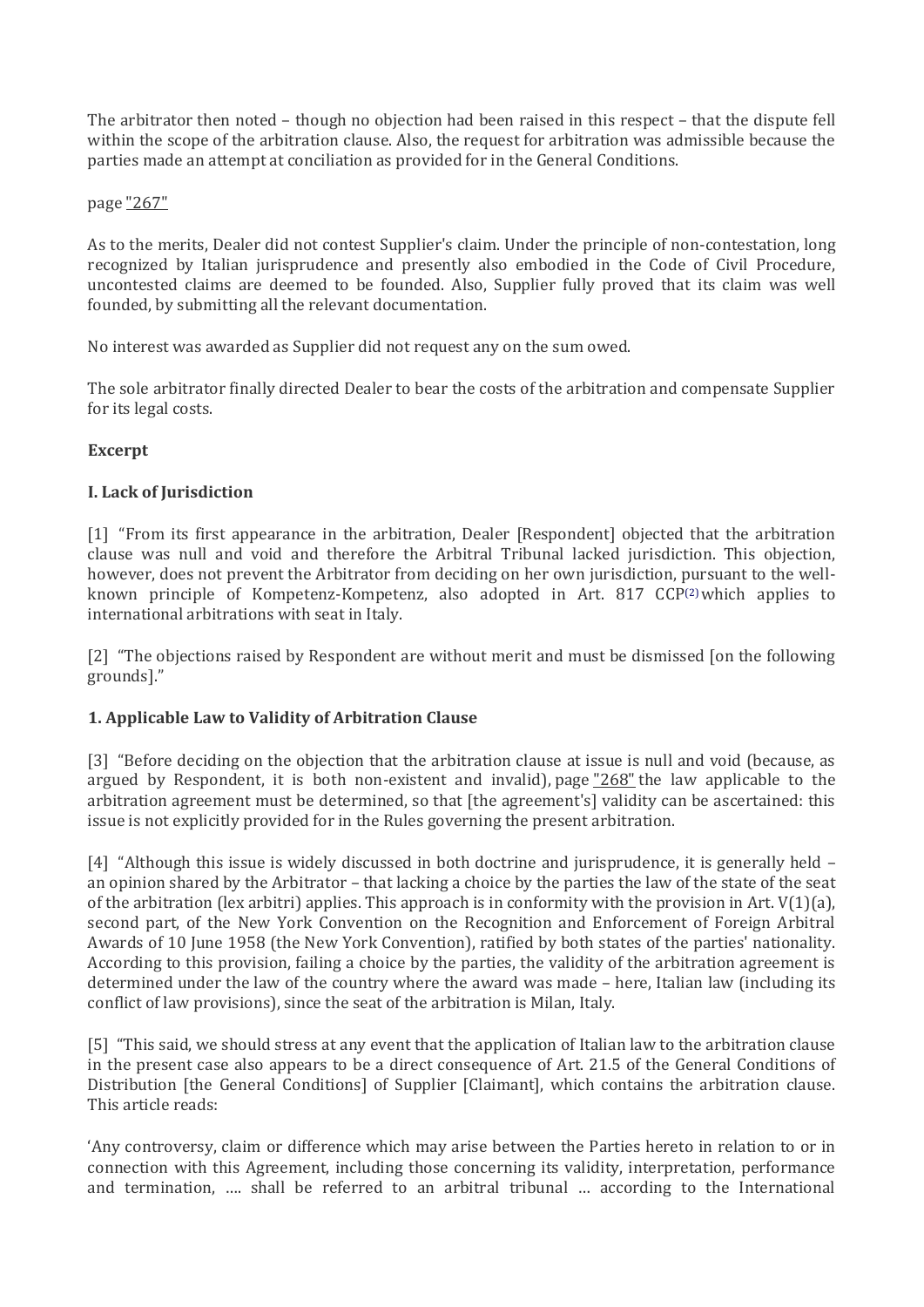Arbitration Rules of the Chamber of National and International Arbitration of Milan.… The arbitral tribunal shall decide according to the Italian laws in force.…'

[6] "In light of the text of Art. 21.5 reproduced above – the Arbitrator being well aware of the wellknown and well-established principle of the autonomy of the arbitration agreement with respect to the main contract – it is appropriate to conclude that in the present case the choice for Italian law in Art. 21.5 does not refer solely to the substantive discipline of the transaction but also extends to the determination of the (lack of) validity of the arbitration clause. The text refers to 'any controversy, claim or difference … in relation or in connection with this Agreement, including those concerning its validity': therefore, also in respect of the validity of the arbitral clause contained in that article and thus in the Distribution Agreement (drafted as general conditions), which also explicitly provides at Art. 21.2 that it is governed by Italian law.

# page "269"

[7] "This 'choice' must be taken into account also when the validity of the arbitration agreement is disputed by one of the parties to the arbitration, as is the case here.

[8] "This thesis is supported by Art. 10(1) of EC Regulation 593/2008 ('Rome I') of 17 June 2008 on the law applicable to contractual obligations (which replaced the 1980 Rome Convention), which contains mandatory rules of private international law according to which:

'The existence and validity of a contract, or of any term of a contract, shall be determined by the law which would govern it under this Regulation if the contract or term were valid.'

In application of this provision, the law applicable to the contract or any term thereof, if valid pursuant to the Rome I Regulation, would be, in accordance with Art. 3(1) Regulation, 'the law chosen by the parties'.[\(3\)](http://www.kluwerarbitration.com/CommonUI/document.aspx?id=KLI-KA-1441015-n#note3)

[9] "Although this provision obviously does not directly apply to arbitration clauses, still in the Arbitrator's opinion it states a broader principle. Further, it must be noted that lacking a choice [by the parties], relevant arbitral practice also applies the law applicable to the contract to which the arbitration clause refers:[\(4\)](http://www.kluwerarbitration.com/CommonUI/document.aspx?id=KLI-KA-1441015-n#note4) here, the Distribution Agreement. In turn, this law is determined on the basis of the criterion in Arts. 10 and 3 Rome I Regulation and thus, in the specific case, Italian law as the law'chosen' by the parties (see Arts. 21.2, 21.3 and 21.5 of the General Conditions).

[10] "It is therefore reasonable to conclude that the Arbitrator must examine the question of the validity of the arbitration clause under Italian law, also taking into account, in light of the international nature of this proceeding, the impact of international treaties, in particular the New York Convention (see also below [at [50]-[60]]).

[11] "Particularly because of the objections raised in the arbitration by Respondent, we must remark already at this stage that it is disputed whether the scope of the law governing the arbitration clause also extends to the parties' power to conclude an arbitration clause. This issue, which was raised specifically by Respondent, was therefore examined, as will be seen, on the basis of different premises and norms (see below [at [63]-[87]])."

page "270"

# **2. Existence of Valid Arbitration Clause**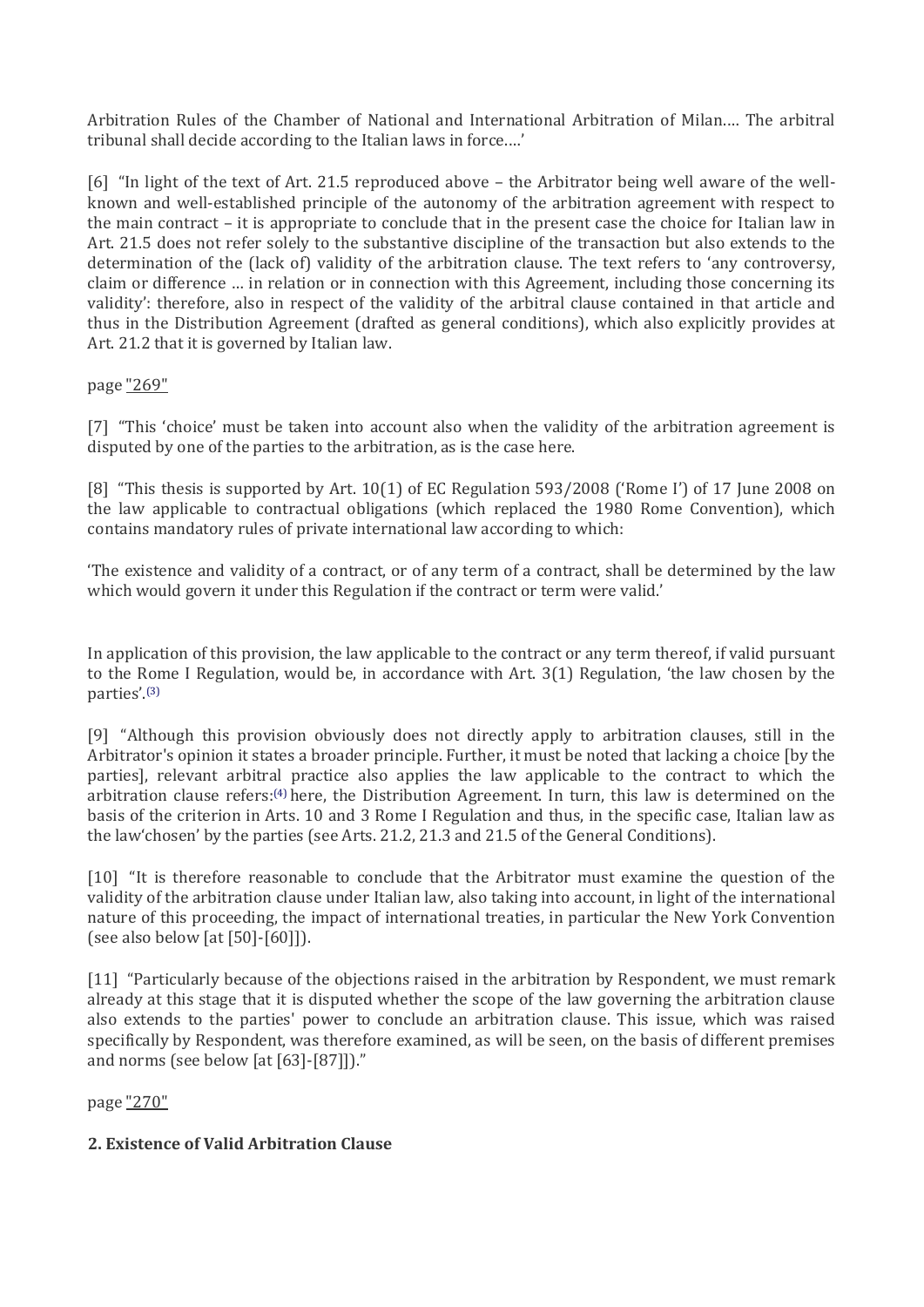[12] "The valid conclusion of an arbitration clause requires first of all the parties' agreement. Both international treaty and Italian law on arbitration require the written form to ensure that the contracting parties are aware of the decision to refer a dispute to arbitration.

[13] "Art. II(1)-(2) of the New York Convention provides:

(1) Each Contracting State shall recognize an agreement in writing.…

(2) The term "agreement in writing" shall include an arbitral clause in a contract … signed by the parties or contained in an exchange of letters or telegrams.'

[14] "Similarly, Art. 808 CCP provides that the choice to refer possible future controversies to arbitration must appear from a written agreement:

'The parties may establish, in their contract or in a separate document, that disputes arising out of the contract be decided by arbitrators, provided such disputes may be made subject to an arbitration agreement. The arbitration clause must be contained in a document meeting the form required for a submission agreement by Art. 807.'

And, according to Art. 807 CCP:

'

'The submission to arbitration must, under sanction of nullity, be made in writing and must indicate the subject matter of the dispute.

The written form requirement is considered complied with also when the will of the parties is expressed by telegram, telex, telecopier or telematic message in accordance with the legal rules, which may also be issued by regulation, regarding the transmission and receipt of documents which are teletransmitted.'

[15] "According to the prevailing opinion, this is still required ad substantiam actus [as a substantive requirement] even if the current text of Art. 808 CCP [see above] no longer states, in respect of the formal requirement, 'under sanction of nullity', as the text in force before the reform of Law no. 25 of 1994 did.

[16] "Since the arbitration clause at issue is contained in Claimant's General Conditions of 14 March 2005, Respondent's objection that, contrary to Claimant's opinion, these General Conditions never governed the dealership page "271" relation between the parties – both because they were never accepted by Respondent and because the signature made (on 17 March 2005) on [Respondent's] behalf is not referable to a person belonging to the company and/or at any event having the power to bind it – is of paramount importance.

[17] "Faced with [Respondent's] disavowal, Claimant did not ask for a verification of the disputed signature, nor for any other evidence aiming at contradicting Respondent's argument on this point. Hence, it follows on the one hand that it is undisputed that the General Conditions was not signed by Respondent on 17 March 2005 and, on the other hand, that the Arbitrator correctly did not grant Respondent's request to appoint a handwriting expert.

[18] "However, Claimant argued that this is irrelevant because Respondent admitted that it signed the Business Terms on 19 February 2009 through its sales director and Board member Mr. X. Acceptance of these Terms necessarily implied acceptance of the arbitration clause, since [the Terms] specifically referred to Art. 21 of the General Conditions, which contains the arbitration clause at issue.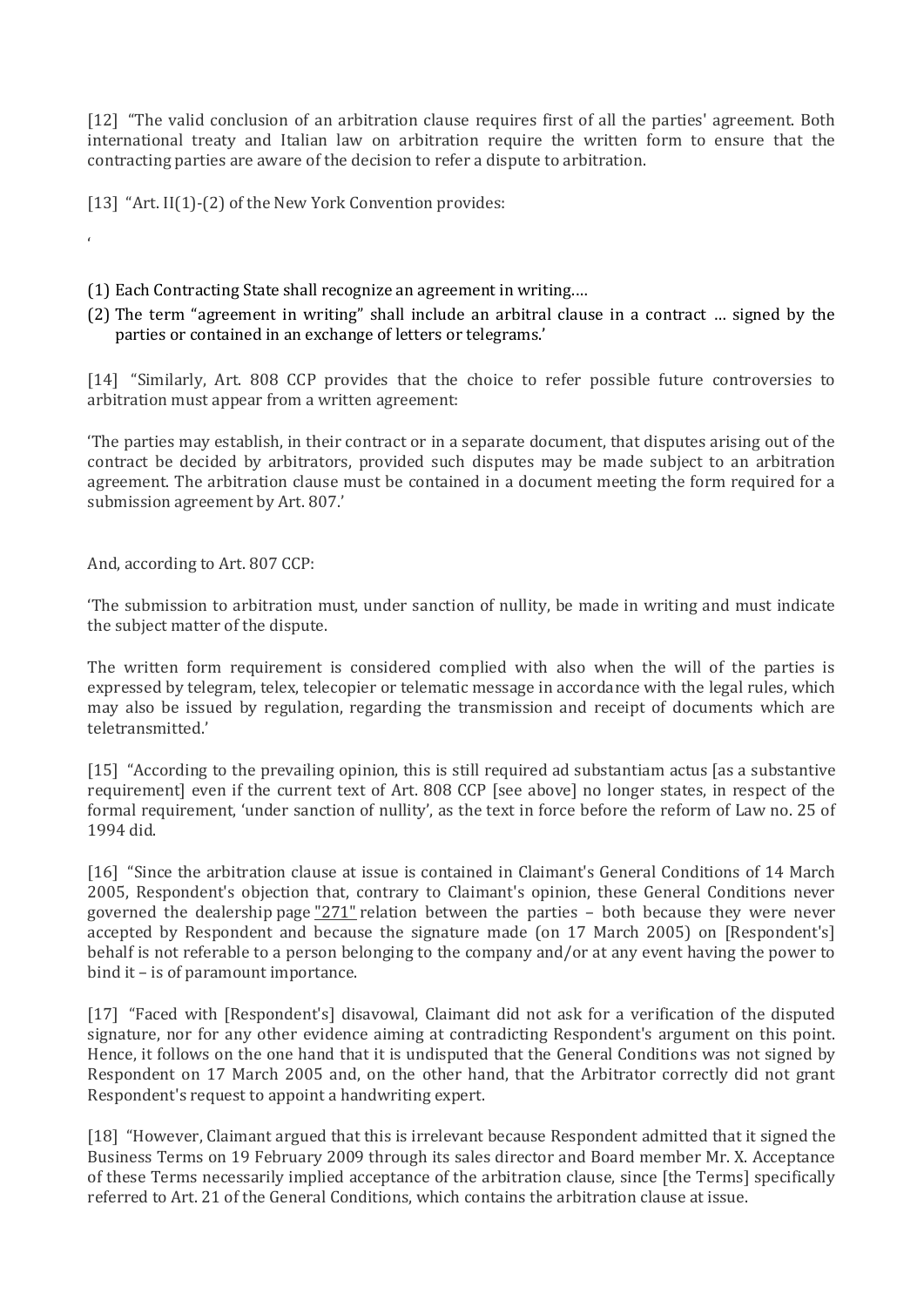[19] "Respondent in turn replied, inter alia, that the Business Terms were simply a document containing purely commercial terms. Further, the reference therein to Art. 21 [of the General Conditions] was vague, ambiguous and therefore insufficient to prove that Respondent meant to express the intention to arbitrate; because of these characteristics, [this reference] escaped the attention of the signatory [Mr X], who at any event lacked the power to validly sign the arbitration clause.

[20] "In light of the above considerations, it appears necessary, in order to decide on this objection, to examine (1) whether the reference in the Business Terms to Art. 21 of Claimant's General Conditions may support the finding that the arbitration clause at issue was validly concluded; and (2) if so, whether Mr. X had the power to bind Respondent to the arbitration agreement at issue."

# **a. Consent to and form of the arbitration clause**

#### **i. General conditions of contract**

[21] "Logically, we must first [deal with and] reject Respondent's argument that Claimant's General Conditions dated 14 March 2005 do not apply to the dealership relation between the parties, because that relation was exclusively based, since the 1990s, on non-written agreements, the so-called gentlemen's agreements (as well as on Business Terms that were signed [for each individual transaction]: page "272"

'The only terms that were signed were – [for each individual transaction] – the business terms, the various price lists and, last, a contract dated 30 October 2008 modifying the relationship between Claimant, us [Respondent] and [Greek Company A] in Greece.' [Respondent's statement.…]

[22] "It appears actually from the evidence that Respondent in fact (expressly) accepted the said general conditions of contract, whose last version – in the asbsence of contestation or contrary evidence – must be deemed to be the version of March 2005, as argued by Claimant.

[23] "As mentioned above, it is undisputed that Respondent deems that the Business Terms – both the version of 11/26 June 2007 and the most recent version of 11/19 February 2009 (signed on behalf of Respondent by Mr. X and stamped with the company seal) – apply to the relationship at hand. Now, it appears from the introduction to these texts that the efficacy of the Business Terms was expressly made dependent on the acceptance of Claimant's General Conditions in force at the time, which were expressly referred to in their entirety and deemed to be an integral part of the agreement signed by both parties:

'This agreement contains Special Terms applicable to the dealership of Claimant's products and possibly to other dealings between other companies in the Claimant Group. It is subject to acceptance of Claimant's General Terms and Conditions currently in force, which shall be deemed to be accepted as they are cited herein and form an integral part of this Agreement. The terms and conditions set out hereafter are granted to the dealer, unless otherwise agreed in writing.…' [English original.]

[24] "There is therefore no doubt that in the present case Respondent accepted expressly and in writing Claimant's General Conditions.

[25] "Also, there is a further, well-evidenced sentence in the Business Terms, at the end of the page immediately above the signatures of the contracting parties, by which the signatories state that they accept specifically Art. 21 of Claimant's General Conditions, that is, the Article which contains the arbitration clause at issue (Art. 21.5):

'Clause 21 (Miscellaneous) of Claimant's Distribution Agreement is expressly accepted.' [English original.]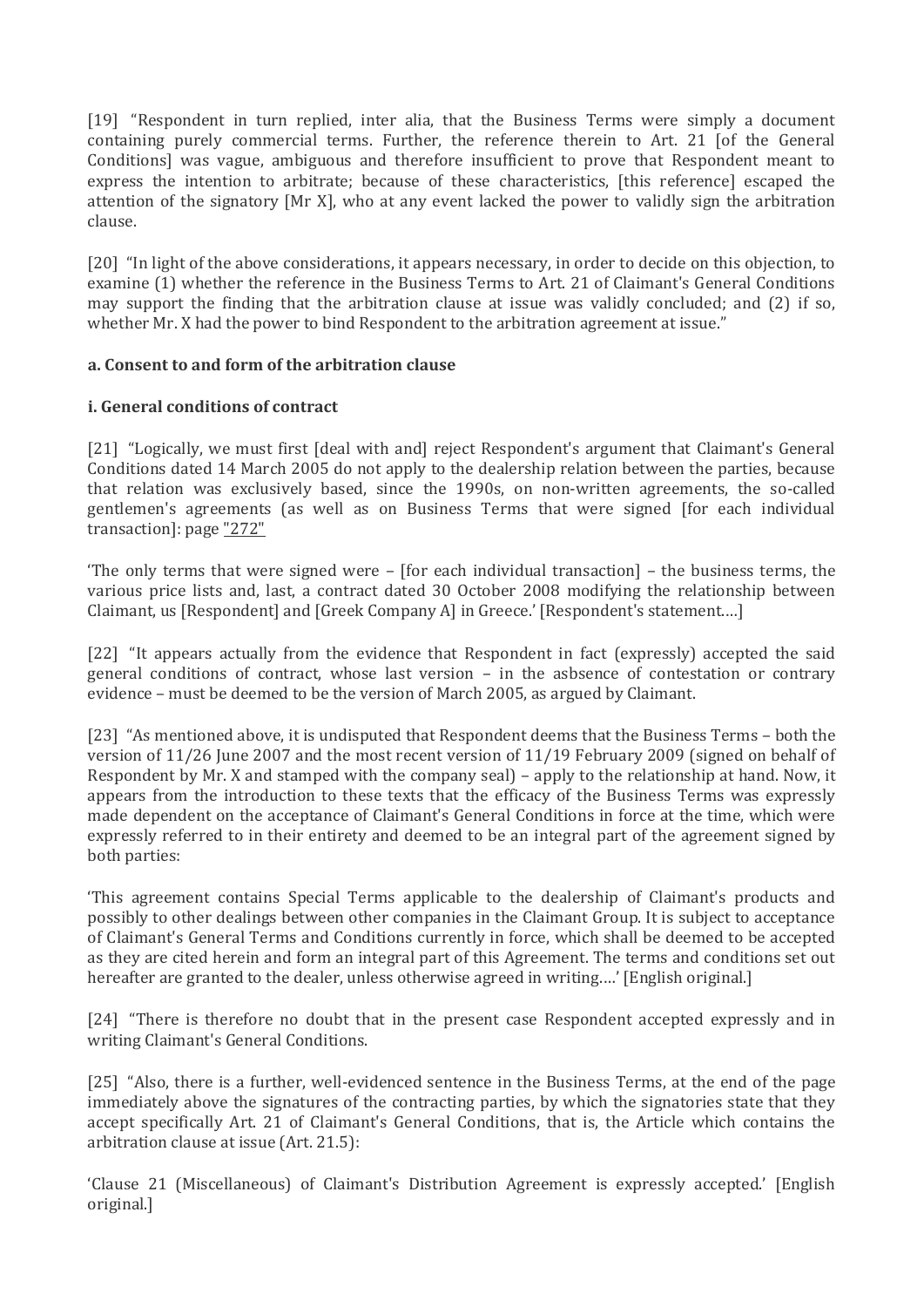### page "273"

[26] "In further support of the above conclusion, we stress that Claimant's General Conditions were accepted in writing by Respondent already in 2008, when entering into the Distributors Co-existence Regulation, which, Respondent itself allows, regulated the 'coexistence' of Respondent and Company A, another distributor that Claimant had decided to use in Greece in the meantime. Art. 11 of the Regulation reads:

'A breach of any term or condition of the present regulation will constitute a breach of the Distribution Agreement.… For all other sales of Claimant's products between Claimant and each dealer, the Distribution Agreement and the General Terms and Conditions in force (see enclosure) will apply.' [English original.]

[27] "For the sake of completeness, we add that Art. 1341 of the Italian Civil Code provides that:

'Standard conditions prepared by one of the parties are effective as to the other, if at the time of formation of the contract the latter knew of them or should have known of them by using ordinary diligence.'

Thus, Italian law does not require that general conditions be necessarily approved of in writing; it provides that the party drafting the conditions has the burden to make the adhering party aware of the clauses, that is, to make the clauses normally knowable to it.

[28] "It is a hard fact here that Respondent was on the one hand perfectly aware that Claimant usually used general conditions of contract to regulate relations with its dealers in Italy and abroad in a uniform manner and, on the other hand, that it was aware of the text, as far as relevant here, of the General Conditions of 14 March 2005. It suffices to note that Respondent itself submitted the letter of Claimant's General Manager of 14 March 2005 by which the latter informed Respondent that the relationship should be deemed regulated by the said general conditions as well as by individual agreements relating to possible discounts, credit lines and payment terms:

'Kindly let me have your attention on the general conditions that you can find at the end of every price list: they regulate the sales relationships, the warranty and the related services, and the software license of use. In the same way, the Distribution Agreement here attached (attachment 2) fix[es] the basic conditions of our relationship. The conditions of sale and page "274" recommendation (discounts compensations, payment terms) were studied on the base of both the agreements in force and the credit approved.…' [English original.]

[29] "Respondent itself allows that it received Claimant's General Conditions, not only the version of March 2005, but also the version of March 2004: it has submitted this [latter] document, signed by Claimant on 14 March 2004, in the arbitration. There is therefore no doubt that Respondent was aware of Claimant's General Conditions and that [the Conditions'] applicability to the business relationship at hand was specifically examined and discussed.

[30] "This conclusion is further reinforced by Claimant's submission of the complete text of the General Conditions of 14 March 2005, which contains at the end not only Respondent's Mr. X's signature to acknowledge receipt, but also the sentence, which he wrote, ' just for checking and reading'. Even if it is true that it cannot be deemed, on the basis of the evidence, that Respondent accepted the General Conditions in writing on 17 March 2005, it is also true – and relevant here – that after receiving and examining them Respondent never told Claimant that it did not wish to accept them, while subsequently performing under the Distribution Agreement by, among others, issuing purchase orders. We must note in this respect that Art. 15.1 of the said General Conditions expressly provides that: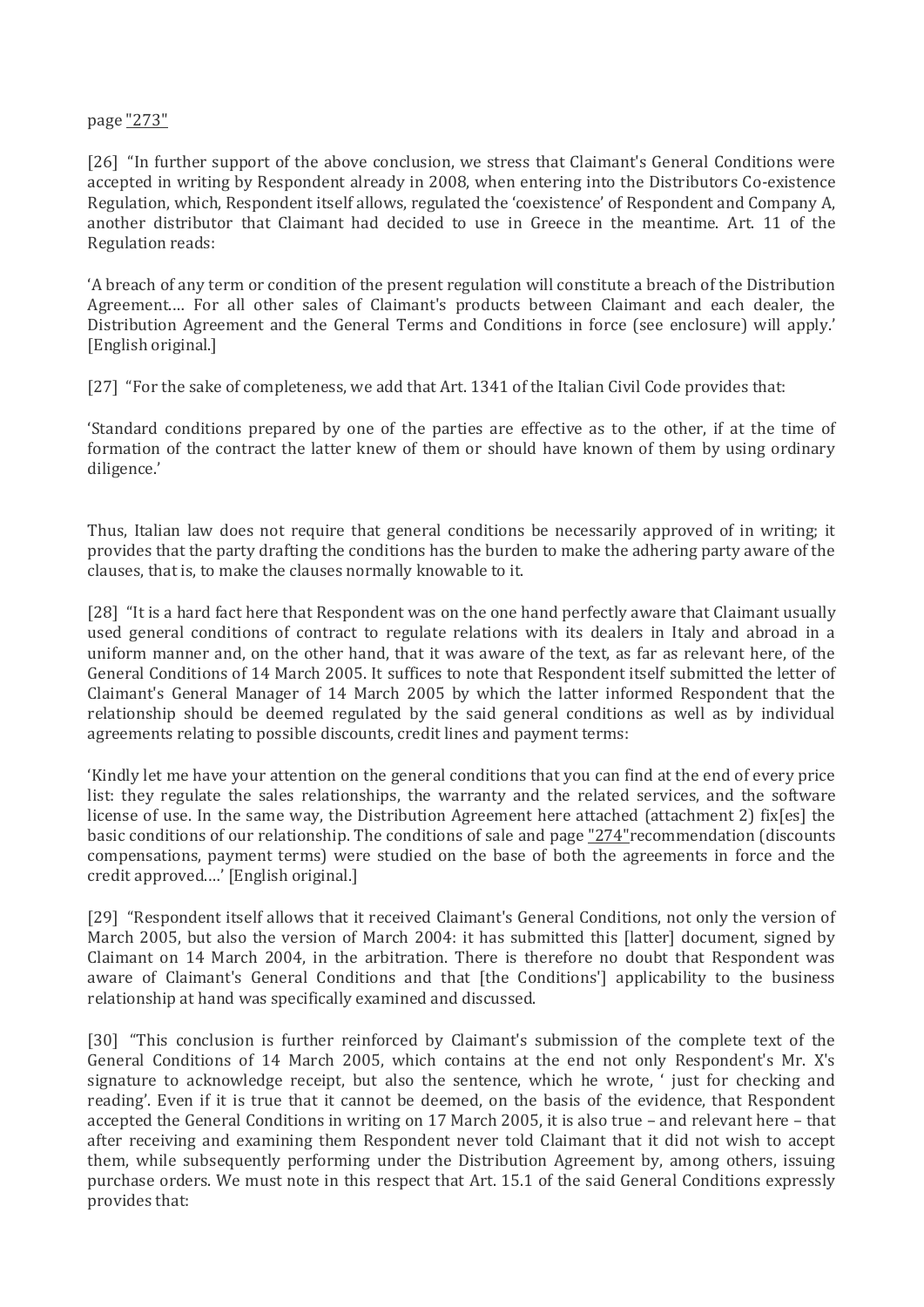'In any case, by submitting and accepting the first supply order, the Parties are deemed to fully accept, to all effects, the present Agreement, which shall therefore be deemed valid and binding at the date of acceptance of the order.' [English original.]

[31] "Indeed, Respondent itself allows that the business relationship between the Parties began to change and became more formal already in 2002, when the son of Claimant's founder came to work for Claimant (see also [certain documents] of Respondent which show that, at least from that time, the parties used written agreements to regulate their relations). For this reason, the conclusions reached above from a legal point of view appear to be correct from a factual point of view as well."

# **ii. Incorporation of arbitration clause by reference (per relationem)**

[32] "Considering that Claimant's General Conditions of March 2005 must be deemed to have been validly agreed on by the parties, it remains to be ascertained whether the same can be said for the arbitration clause therein. We page "275" must therefore ascertain in this respect whether the double reference in the 2007 and 2009 Business Terms (first to Claimant's General Conditions 'in their entirety' and then 'specifically' to Art. 21) complies with the formal requirements for the validity of the arbitration agreement.

[33] "We must stress first that in both Italian[\(5\)](http://www.kluwerarbitration.com/CommonUI/document.aspx?id=KLI-KA-1441015-n#note5) and international jurisprudence,[\(6\)](http://www.kluwerarbitration.com/CommonUI/document.aspx?id=KLI-KA-1441015-n#note6) the written form requirement does not mandatorily mean that the contractual intention must be expressed in one document signed by both parties. It is therefore undisputedly allowed, and relevant here, that the intention to refer to arbitration may also be expressed by means of a relatio to a separate document in which the arbitration clause is contained (the so-called 'per relationem' arbitration clause).

[34] "We further stress in this respect that the UNCITRAL Model Law, as amended in 2006, also expressly allows for a per relationem conclusion, by providing in its Art. 7(6) (and in the original version, Art. 7(2)):

'The reference in a contract to any document containing an arbitration clause constitutes an arbitration agreement in writing, provided that the reference is such as to make that clause part of the contract.'

[35] "According to a stricter approach, relatio is admissible as long as it is specific, that is, it is not limited to a generic reference to the document containing the arbitration clause but refers to it expressly, so that it appears unequivocally that the parties intended to refer to arbitration. Only an express reference would guarantee that the parties fully understand that they are derogating from [state court] jurisdiction. For instance, the Italian Supreme page "276" Court, referring particularly to foreign arbitration has stressed (see Supreme Court, Plenary Session, 19 May 2009, no. 11529):[\(7\)](http://www.kluwerarbitration.com/CommonUI/document.aspx?id=KLI-KA-1441015-n#note7)

'This Plenary Session notes that the practice of the so-called per relationem arbitration clauses – that is, [clauses] contained in a separate act or document to which the contract refers – which is especially frequent in international commerce, has created considerable difficulties also in respect of the compliance with the written form requirement. Italian jurisprudence (foreign jurisprudence oscillates) generally distinguishes two cases, depending on whether the contract makes an express and specific reference to the arbitration clause (the so-called per relationem perfectamreference) or a general reference: that is, it merely refers to the document or [standard] form containing the arbitration clause (the so-called per relationem imperfectam reference). In the first case the arbitration clause is deemed to have been validly stipulated (Corte di Cassazione, no. 7497 of 1983<sup>[\(8\)](http://www.kluwerarbitration.com/CommonUI/document.aspx?id=KLI-KA-1441015-n#note8)</sup> and no. 6925 of 1983).<sup>[\(9\)](http://www.kluwerarbitration.com/CommonUI/document.aspx?id=KLI-KA-1441015-n#note9)</sup> In the second case, on the contrary, the formal requirements under the New York Convention are not met (Corte di Cassazione, Plenary Session, 1 March 2002, no. 3029;[\(10\)](http://www.kluwerarbitration.com/CommonUI/document.aspx?id=KLI-KA-1441015-n#note10) 7 August 2002, no. 11891;[\(11\)](http://www.kluwerarbitration.com/CommonUI/document.aspx?id=KLI-KA-1441015-n#note11) no. 1649 of 1996;[\(12\)](http://www.kluwerarbitration.com/CommonUI/document.aspx?id=KLI-KA-1441015-n#note12) no. 3285 of 1985).[\(13\)](http://www.kluwerarbitration.com/CommonUI/document.aspx?id=KLI-KA-1441015-n#note13)This opinion is to be shared, because only [with] an express reference also to the arbitration clause contained in a document containing several terms can one be sure that the parties consciously intended to derogate from state court jurisdiction.'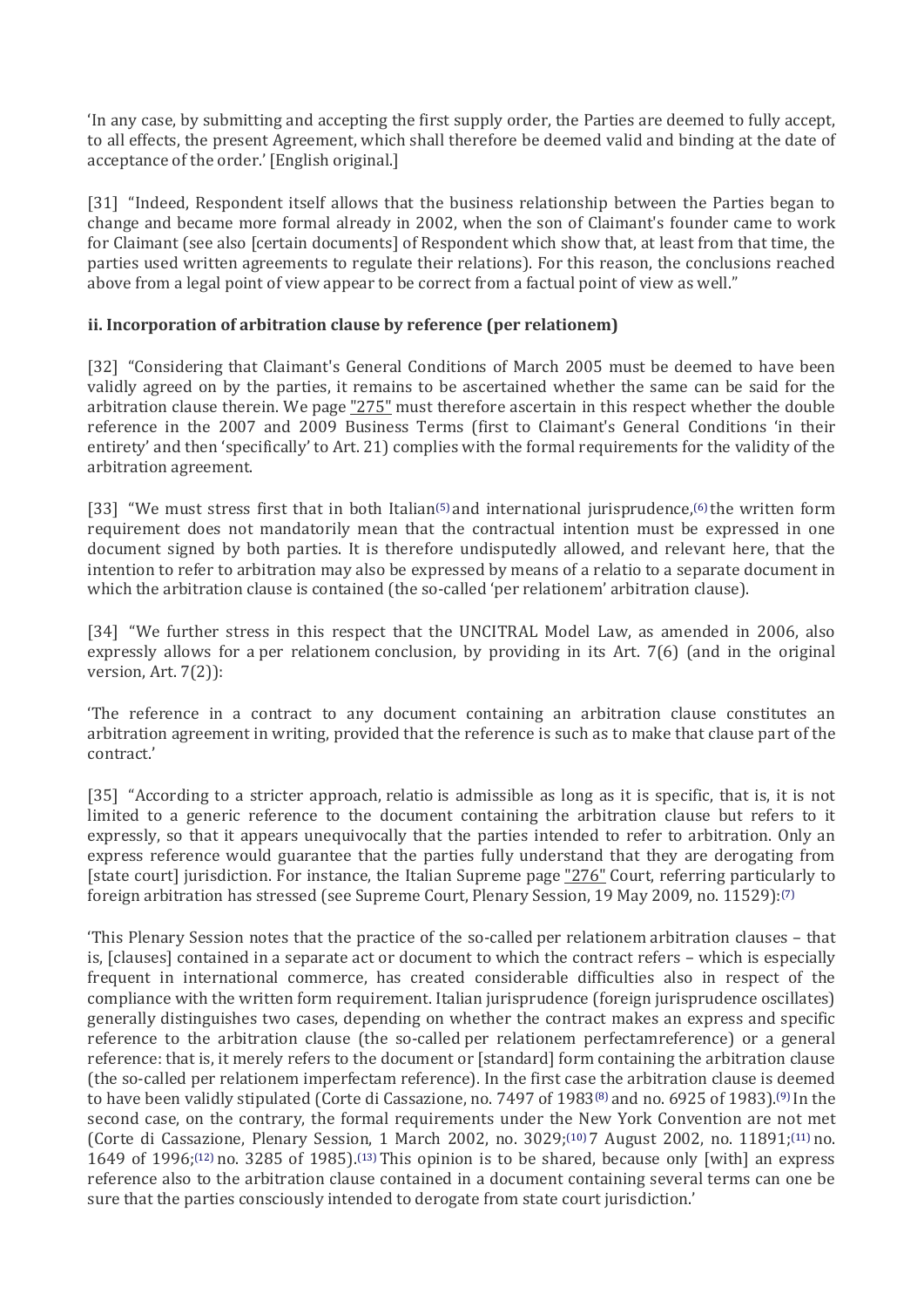[36] "Along this approach, there is a less strict approach according to which 'per relationem imperfectam' agreements are valid. This approach is followed by authoritative doctrine<sup>[\(14\)](http://www.kluwerarbitration.com/CommonUI/document.aspx?id=KLI-KA-1441015-n#note14)</sup> and confirmed by international jurisprudence. For page "277" instance, a clause is deemed valid where there is a general reference,[\(15\)](http://www.kluwerarbitration.com/CommonUI/document.aspx?id=KLI-KA-1441015-n#note15) or it is required, further to the reference, that the other party was or could have been aware of the general conditions containing the arbitration clause.<sup> $(16)$ </sup> However, the approach that is not favourable to the so-calledrelatio imperfecta[\(17\)](http://www.kluwerarbitration.com/CommonUI/document.aspx?id=KLI-KA-1441015-n#note17) appears still to be prevailing in Italy, although there were authoritative statements in favour of [the less strict approach] when Art. 833 CCP, now abrogated, was in force.[\(18\)](http://www.kluwerarbitration.com/CommonUI/document.aspx?id=KLI-KA-1441015-n#note18)

[37] "In light of the above considerations, it must be deemed that in the present case there was a clear case of conclusion of the arbitration agreement per relationem through a so-called relatio perfecta.

[38] "Contrary to Respondent's opinion, by signing the Business Terms the parties not only regulated some strictly 'commercial' terms of the dealership relation (such as payment terms, discounts, credit lines, etc.) but clearly also formalized that relationship in writing by referring in respect of all aspects not directly regulated by the Business Terms to the Claimant's General Conditions in force; the parties stated to have accepted this provision and absorbed it as an integral part [of their agreement]. It is in fact rather usual that when regulating a (national or international) dealership relation the parties negotiate and agree specifically on 'business' conditions and terms and refer in respect of other aspects to general conditions drafted by one of them (generally, as in the present case, the seller/supplier).

[39] "Among the general conditions thus integrated [into their agreement], the signatories particularly distinguished the clause of Claimant's General Conditions (Art. 21) that contained (at 21.5) the arbitration agreement at issue, to such an extent that they specifically referred to it and accepted it expressly and separately. More than any other consideration, this 'double' reference in the text (first, in the introduction, 'en bloc' to the general conditions as a whole, and then 'specifically' to Art. 21, containing the arbitration clause) makes it clear that the signatories were duly made aware of the existence of the arbitration agreement.

page "278"

[40] "If the 'en bloc' reference in the introduction to the Business Terms to Claimant's General Conditions may be deemed insufficient to prove the existence of a valid intention to arbitrate, this cannot be said in respect of the express, specific and separate acceptance, at the end of the same text, of the clause (21) containing the arbitration agreement (21.5).

[41] "The special prominence given in the agreement to the acceptance of this clause (21) over all others contained in the General Conditions not only excludes that this clause was not duly examined but rather ensures, beyond any reasonable doubt, that the parties were fully aware of its entire content and thus gave their full and informed adhesion to the derogation from state court jurisdiction.

[42] "The fact that clause 21 concerns and regulates various contractual aspects does not make it 'ambiguous' or 'vague' and at any event such that its content escaped the attention of the signatory, as Respondent – in a generic manner – seems to argue. We must consider, on the one hand, that the text of the clause (written in both Italian and English, the latter language being well known to Respondent) is absolutely clear and completely comprehensible and, on the other hand, that [the clause's] specific approval, separately from all other clauses, has led the signatories to pay the greatest attention to it, thereby ruling out any 'surprise' effect.

[43] "Nor can we forget to mention that an examination of clause 21 shows that in fact the subject matter of dispute resolution – subdivided in several points depending on the seat of the distributor, either in Italy or abroad, and/or the role played by Claimant or other companies of the group as supplier (see Art. 21.4 to 21.7) – is the main subject matter of the clause, at least in terms of size, and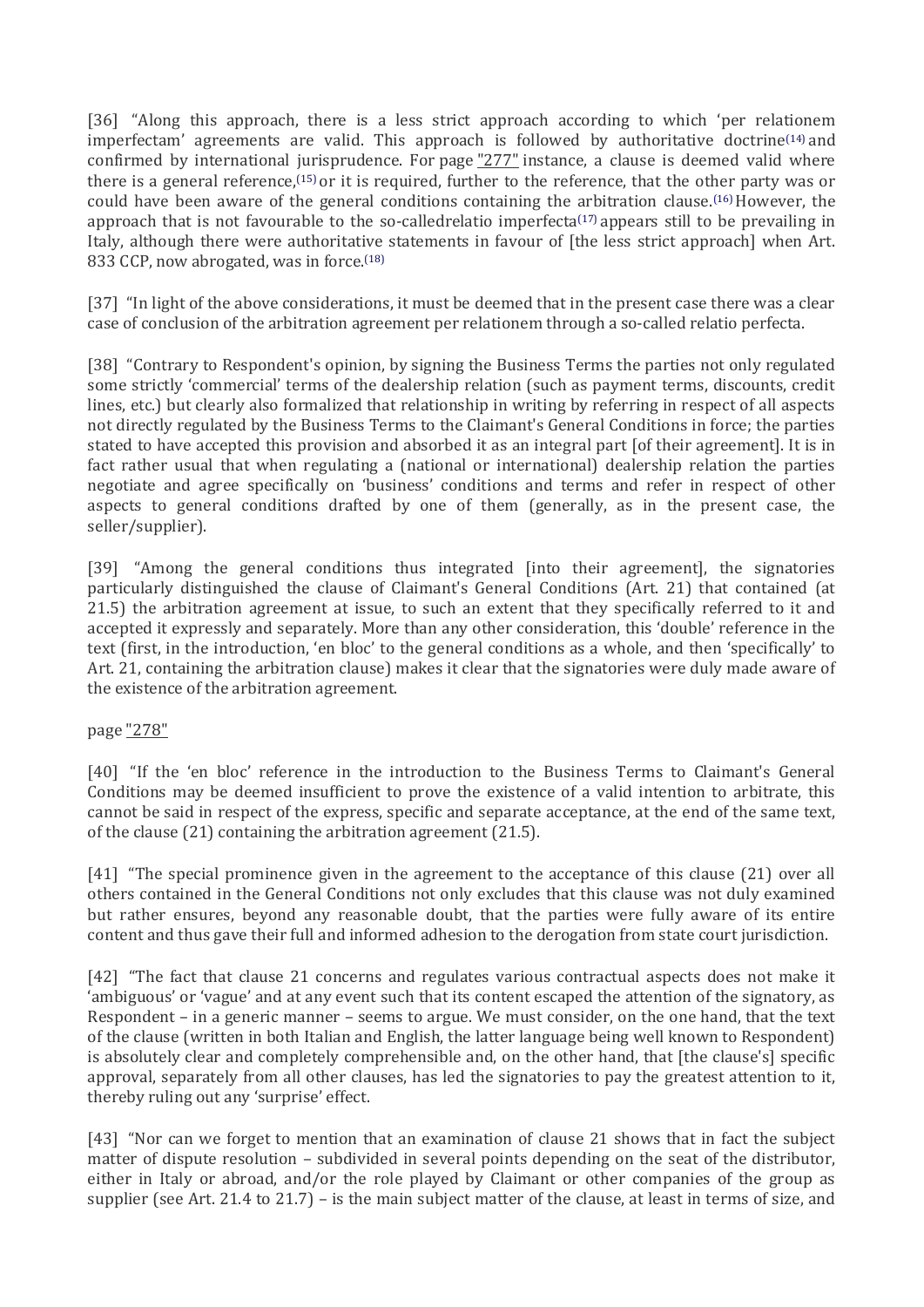certainly, also for this reason, could not be overlooked. Further, Art. 21.5, which interests us here, cannot have failed to draw the immediate attention of Respondent's representative: not only was its heading emphasized (in bold characters) in contrast to the other provisions in Art. 21; it also specifically concerned the relations between Claimant and non-Italian dealers, such as Respondent ('Where [Claimant] is the Supplier and Dealer is not Italian').[\(19\)](http://www.kluwerarbitration.com/CommonUI/document.aspx?id=KLI-KA-1441015-n#note19)

[44] "Finally, we cannot avoid noting in the present case that Respondent is a commercial entity and that it acted within the ambit of its entrepreneurial activity and through a highly qualified person (sales manager and member of the company's Board) who was fully accustomed to negotiating international page "279"contracts and who evidently was not unaware of the contractual elements and dynamics usually arising in respect of such relations. Nor should we forget that Mr. X not only was almost exclusively responsible for all contacts with Claimant since 2004/2005 but also, as is proved by the evidence, was well aware of the text of Claimant's General Conditions."

# **iii. Arts. 1341 and 1342 Civil Code (specific approval of arbitration clause)**

[45] "Having determined that the parties concluded an arbitration agreement per relationem, at any event as of 26 June 2007 (the date of approval by Respondent of the Business Terms 2007), we still must resolve a further question relating to the fact that the arbitration clause at issue is contained not generically in a document, but in Claimant's General Conditions of Distribution.

[46] "Pursuant to Art. 1341 and Art. 1342 CC,<sup>[\(20\)](http://www.kluwerarbitration.com/CommonUI/document.aspx?id=KLI-KA-1441015-n#note20)</sup> the so-called clausole vessatorie [restrictive clauses] (which include arbitration clauses) contained in general conditions of contract require a specific approval in writing (through an additional signature of the list of the vessatorie clauses generally to be found at the end of the document), because the legislator deems that they disadvantage the adhering party.

[47] "In the present case, however, [these provisions] do not apply for the following several reasons.

[48] "A very recent decision of the Italian Supreme Court of Cassation[\(21\)](http://www.kluwerarbitration.com/CommonUI/document.aspx?id=KLI-KA-1441015-n#note21) held that the nullity of a restrictive clause, because it has not been specifically approved in writing, is a 'relative' [nullity] that only the adhering party may invoke. In the case at hand, an examination of the lack of specific approval would therefore be precluded because Respondent did not raise any objection in this respect.

[49] "According to a different, prevailing jurisprudential and doctrinal interpretation, non-compliance with this formal requirement leads to 'absolute' page "280" nullity, which can be invoked by any interested party and also ex officio.<sup>[\(22\)](http://www.kluwerarbitration.com/CommonUI/document.aspx?id=KLI-KA-1441015-n#note22)</sup> However, even if we followed this opinion the result would not change in this case.

[50] "In consideration of the speciality principle in Art. 2 of the Italian Statute on Private International Law (Law no. 218 of 1995),[\(23\)](http://www.kluwerarbitration.com/CommonUI/document.aspx?id=KLI-KA-1441015-n#note23) it is in fact deemed that the [1958] New York Convention, in particular its Art. II, provides for a uniform – that is, special – substantive discipline of the formal requirements for the arbitration agreements in international contracts, thus preventing the Contracting States from imposing further or more restrictive formal requirements on arbitration agreements.

[51] "The prevalence of uniform law has been broadly discussed in Italy, in particular with respect to the application of Arts. 1341 and 1342 CC in light of the provision of Art. II of the New York Convention; following this discussion, jurisprudence held on several occasions that Arts. 1341 and 1342 CC do not apply to agreements for foreign arbitration.[\(24\)](http://www.kluwerarbitration.com/CommonUI/document.aspx?id=KLI-KA-1441015-n#note24)

[52] "We must note on this issue the pertinent clarification made by the Italian legislator, specifically in respect of international arbitration (with seat in Italy), through Art. 833(1) CCP, which was introduced by the 1994 arbitration reform: 'The arbitration clause contained in general conditions of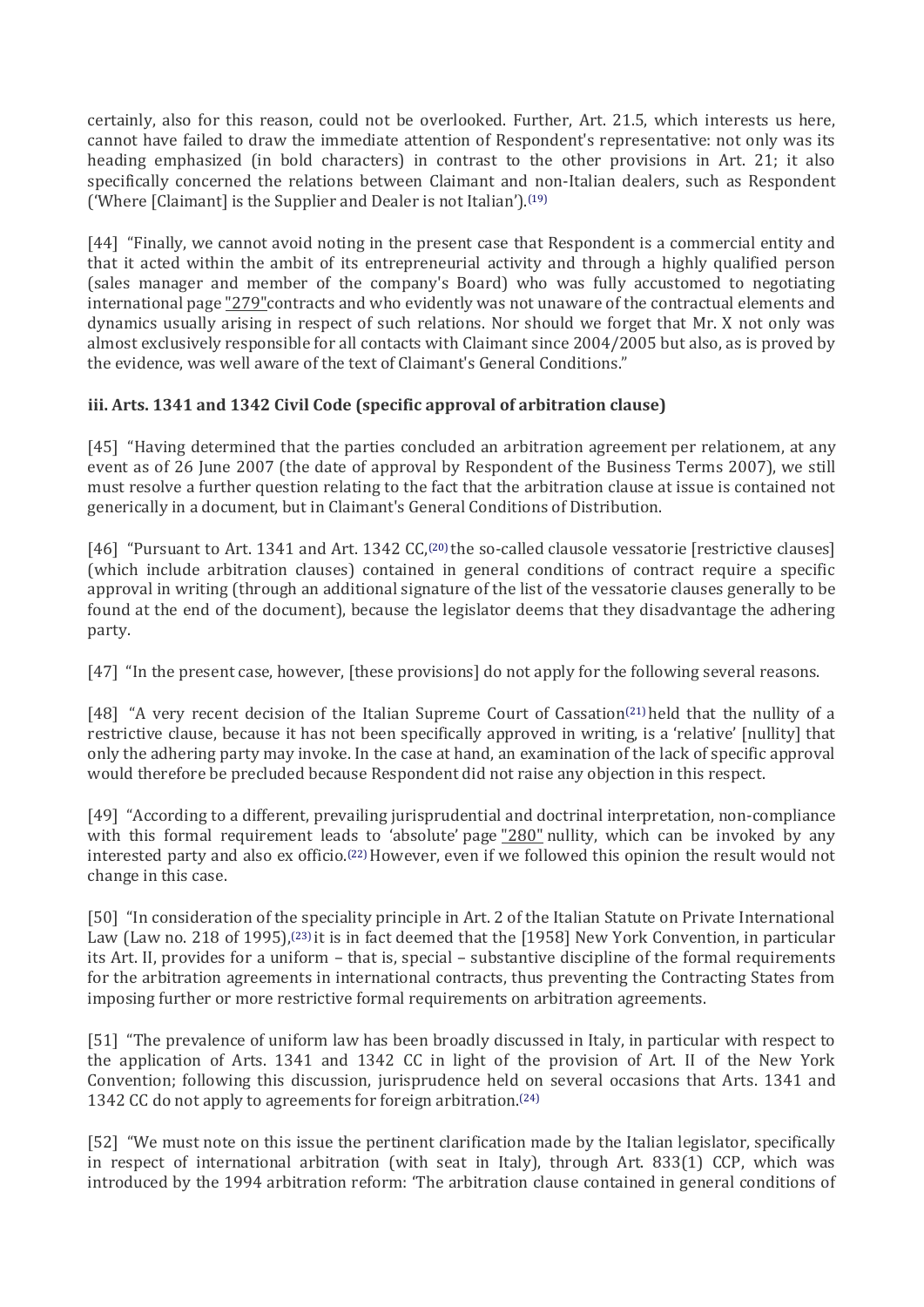contract ... is not page "281" subject to the specific approval provided for in Articles 1341 and 1342 of the Civil Code.' This provision was subsequently abrogated following the 2006 arbitration reform.

[53] "Although Art. 833 CCP has been abrogated, it must be deemed with the prevailing doctrinal opinion, which is to be shared,[\(25\)](http://www.kluwerarbitration.com/CommonUI/document.aspx?id=KLI-KA-1441015-n#note25) that there are no valid reasons for holding that the opinion expressed by jurisprudence before the 1994 reform (see [fn. 24\)](http://www.kluwerarbitration.com/CommonUI/document.aspx?id=KLI-KA-1441015-n#a0084) must be relinquished. Art. 833 CCP (now abrogated) merely absorbed a principle that jurisprudence had already developed and affirmed. Further, a contrary opinion would be in unavoidable contrast with the spirit and the text of Art. II of the New York Convention. We must also take into account that the stated aim of the 2006 reform, which the Legge delega [law delegating the Cabinet to pass a legislative decree] expressly sought to pursue,[\(26\)](http://www.kluwerarbitration.com/CommonUI/document.aspx?id=KLI-KA-1441015-n#note26)was to bring the new arbitration discipline broadly in line with the discipline (already) provided for international arbitration in the earlier 1994 reform.

[54] "It is irrelevant that the (pre-1994 reform) jurisprudence mentioned above concerned disputes relating to agreements for foreign arbitration. There are multiple and concordant considerations, supported by authoritative and prevailing doctrine, for deeming that the provisions of the New York Convention, particularly the said Art. II, must be deemed applicable also to agreements for international arbitration, such as the one at issue, with seat in Italy and contained, obviously, in international contracts (containing elements extraneous to the Italian legal system); this leads, in conformity with the jurisprudence mentioned above, to the inapplicability of Arts. 1341 and 1342 CC.

[55] "As to the scope of application of Art. II of the New York Convention, it was pointed out that while Art. I on the recognition and enforcement of awards applies only to foreign awards, in both senses mentioned there (see [fn. 27\)](http://www.kluwerarbitration.com/CommonUI/document.aspx?id=KLI-KA-1441015-n#a0091), the Convention is silent in respect of Art. II, which concerns arbitration agreements, not awards. Thus, it is acknowledged that Art. II is a self-sufficient part of the page "282" Convention, not a mere auxiliary norm aimed at the application of the Convention's norms on the recognition and enforcement of the award. The majority doctrinal opinion, which the Arbitrator follows, deems therefore that Art. II of the Convention clearly applies, as to formal requirements, also to agreements for international (and not only foreign) arbitration.[\(27\)](http://www.kluwerarbitration.com/CommonUI/document.aspx?id=KLI-KA-1441015-n#note27)

[56] "We should further note that Art. 4(2) of Law no. 218 of 31 May 1995 provides in respect of foreign arbitration simply that:

'Italian jurisdiction may be derogated from by agreement in favour of a foreign court or foreignarbitration if there is written proof of the derogation and the dispute concerns rights of which the parties may freely dispose [diritti disponibili].' [Emphasis added.]

[57] "It is further relevant that Art. 23 of EC Regulation 44/2001 on jurisdiction (though not arbitral jurisdiction) provides that the clause derogating [from the jurisdiction of national courts] in favour of a court of a Contracting State (clause conferring jurisdiction) shall be concluded either:

(a) in writing or orally with confirmation in writing;

'

- (b) in a form which accords with practices which the parties have established between themselves; or
- (c) in international trade or commerce, in a form which accords with a usage of which the parties are or ought to have been aware and which in such trade or page "283" commerce is widely known to, and regularly observed by, parties to contracts of the type involved in the particular trade or commerce concerned' [emphasis added].[\(28\)](http://www.kluwerarbitration.com/CommonUI/document.aspx?id=KLI-KA-1441015-n#note28)

[58] "Based on the considerations above and taking into account the interests of the parties involved in an international arbitration, there are no reasonable grounds, in this Arbitral Tribunal's opinion, to hold that the formal requirements for an arbitration clause for international arbitration (with seat in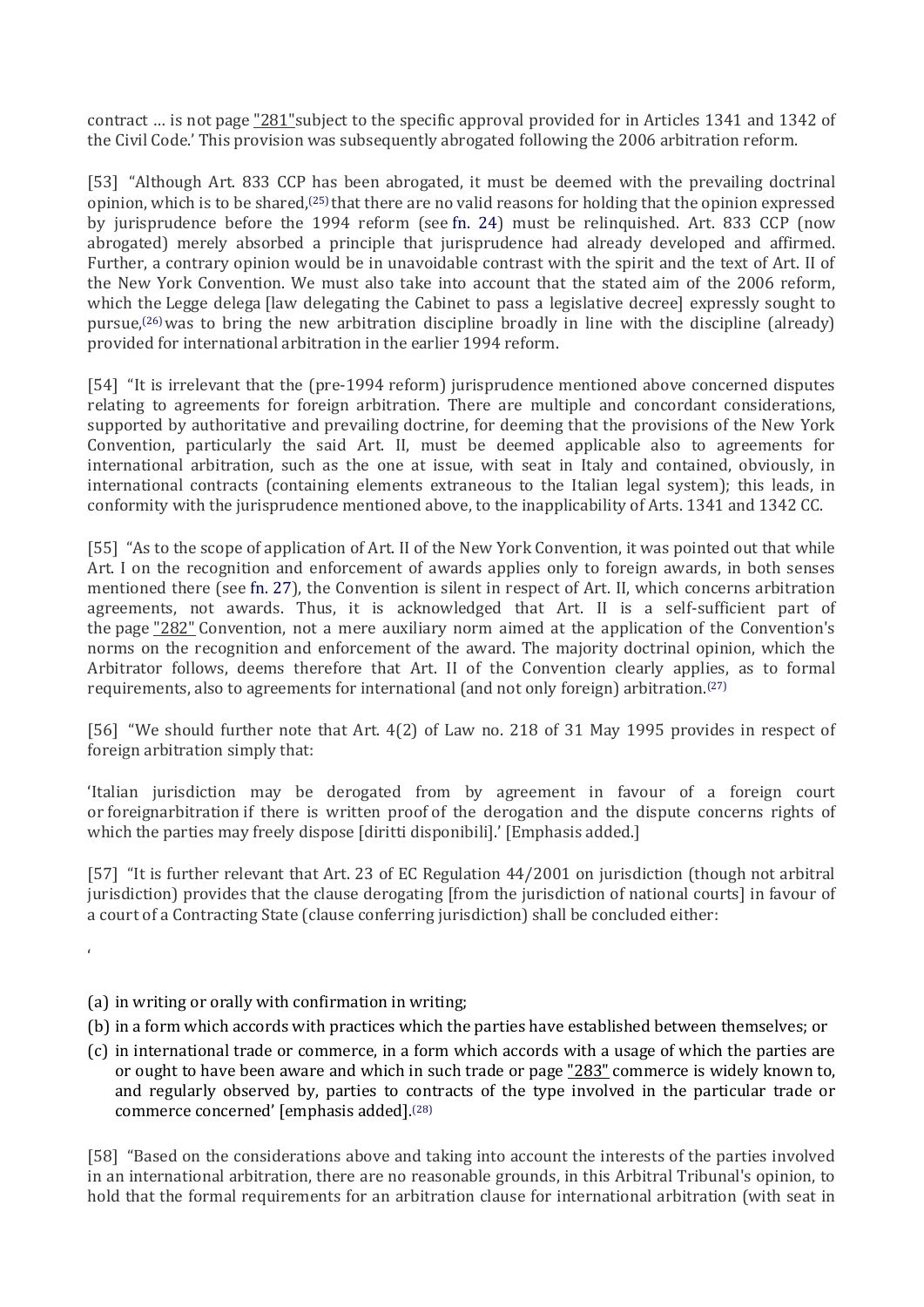Italy) must be deemed to be more restrictive than those provided for the arbitration clauses for foreign arbitration (concerning an Italian party and contracts governed by Italian law) or for the clauses derogating from Italian jurisdiction in favour of the court of another State. Also, arguing that the provisions of the New York Convention and in particular its Art. II do not apply to agreements for international arbitration, as described above, would mean being at odds with the historical interpretation of the Convention, which regulates international arbitration independent of the arbitration's seat. In sum, it can be concluded even today that an arbitration clause for international arbitration (with seat in Italy) is valid also without the specific approval ex Arts. 1341 CC et seq.; this is the case here.

[59] "The same conclusion can be reached by a different route, if we wish to apply Italian law. According to constant jurisprudence and authoritative doctrine, there is no need for a specific approval in writing of restrictive clauses when the contract is concluded as described above 'per relationem perfectam', that is, where the reference to the rules drafted by one of the contracting parties results from an agreed-upon choice for a [regulatory] system to which the parties refer with a formulation that, though summarily, evidences their effective knowledge and acceptance of all clauses therein contained:

'The reference made by the parties to the provisions in a separate document – provided that [the parties] are fully aware of this document and that [this reference] aims to supplement the contractual relation insofar as not otherwise provided – makes those provisions, through a relatio perfecta, equal to agreed-upon clauses and thus unaffected by the requirement for a specific approval in writing pursuant to Art. 1341 CC. It is irrelevant whether the said document is drafted unilaterally [by one page "284" party], since [this circumstance] is superseded by the fact that both parties agreed to absorb its contents [into their agreement].'[\(29\)](http://www.kluwerarbitration.com/CommonUI/document.aspx?id=KLI-KA-1441015-n#note29)

[60] "Thus, according to the opinion just mentioned, this formal requirement is also met in the absence of a specific approval in writing where there is an express reference to the clause containing the arbitration agreement; this is the case here."

# **b. Power to represent**

[61] "Respondent … also argues that Mr. X lacked the power of a legal representative in order to validly bind Respondent to arbitration. [It argues that] according to Greek law, which it deems applicable, only a legal representative, or a person duly authorized by a specific power of attorney (which is lacking here), has this power. Respondent maintains that during the relevant period Mr. Y (President) and Mr. Z (Vice President) were [Respondent's] legal representatives, as clearly shown by the Companies Bulletin of the Greek Official Gazette.

[62] "Respondent's objection is unfounded and must be rejected."

# **i. Applicable law**

[63] "We must first of all distinguish between capacity, which concerns the subjective status of the parties entering into an arbitration agreement, and the power to agree to arbitration. The former puts into play the assessment of the existence of the juridical condition for validly entering into such agreement; it is not discussed here. The latter – the power to agree to arbitration – concerns the exercise of the power to bind, and presupposes that there is capacity. The issue in the present case is the identification of the person having the power to validly bind a legal entity such as Respondent to an arbitration agreement (including compliance with internal procedures for conferring such power to this person).

[64] "The issue of the 'capacity' to enter into an arbitration agreement in the strict sense, which concerns [a party's] subjective status, undoubtedly falls outside the scope of application of the law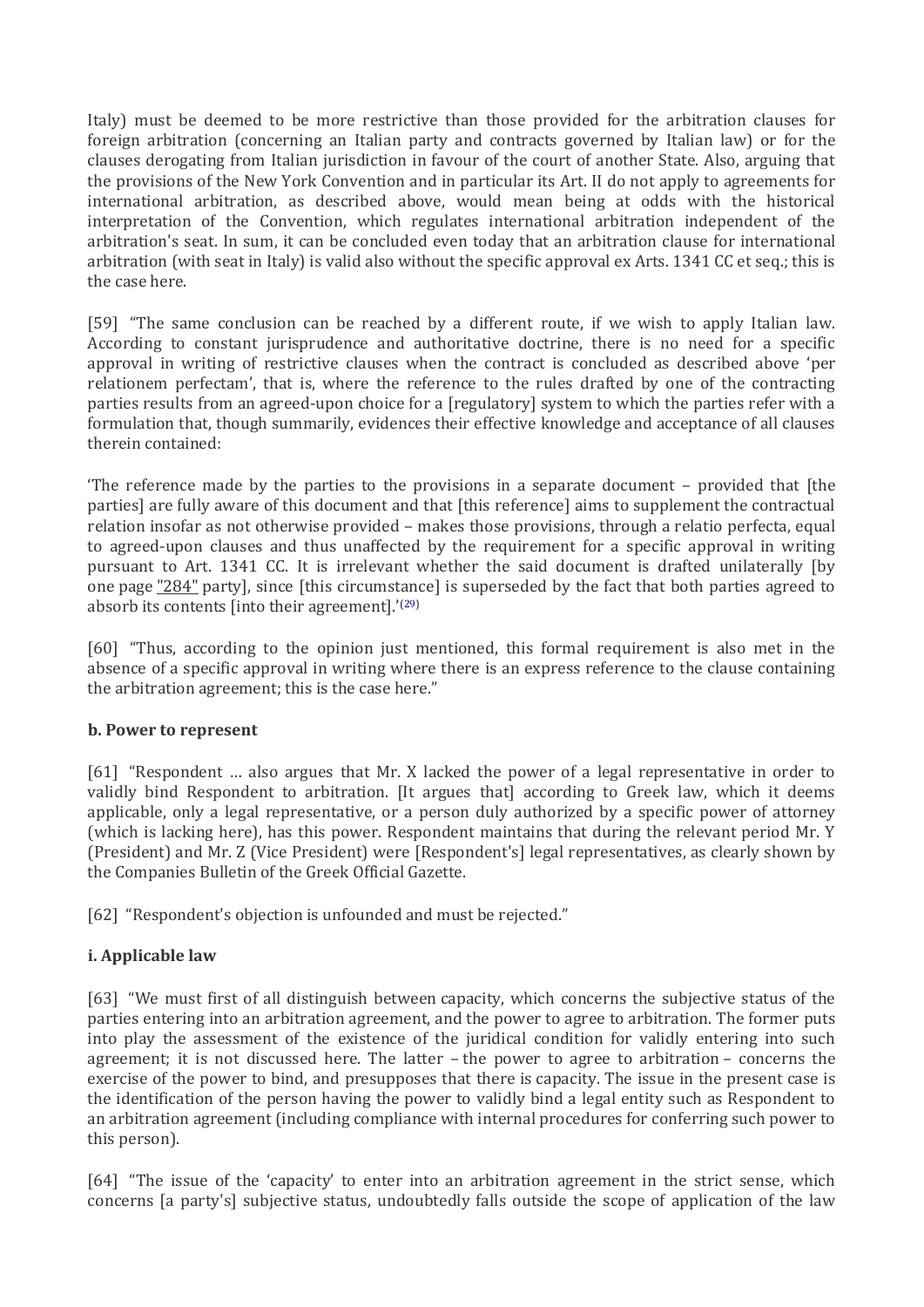applicable to the arbitration agreement; it is regulated first by the provisions governing the capacity of the contracting party in accordance with the conflict-of-laws norms applied by the page "285" arbitrator. In this respect, national laws limit the parties' autonomy in arbitration.

[65] "This conclusion is supported by international treaty law, which gives some useful indication on the determination of the law applicable to capacity. The New York Convention, often mentioned above, provides in Art.  $V(1)(a)$  that recognition and enforcement of an award shall be denied if the party/parties 'to the agreement referred to in article II were, under the law applicable to them, under some incapacity, or the said agreement is not valid under the law to which the parties have subjected it or, failing any indication thereon, under the law of the country where the award was made'. Hence, an examination of these provisions evidences that, other than the issue of the validity of the arbitration agreement, the issue of capacity (at least in a strict sense) is not regulated by the law chosen by the parties. [\(30\)](http://www.kluwerarbitration.com/CommonUI/document.aspx?id=KLI-KA-1441015-n#note30)

[66] "However, Art. V(1)(a) of the New York Convention does not expressly provide what law applies to the issue of capacity, and uses an ambiguous, almost tautological expression: 'the law applicable to them'. In sum, the authors of the Convention, having chosen for a private international law approach – thus refraining from laying down a uniform substantive discipline – did not express a clear intention to prefer one conflict rule over another. However, doctrine[\(31\)](http://www.kluwerarbitration.com/CommonUI/document.aspx?id=KLI-KA-1441015-n#note31) and jurisprudence[\(32\)](http://www.kluwerarbitration.com/CommonUI/document.aspx?id=KLI-KA-1441015-n#note32) almost unanimously deem that [the Convention] refers to the page "286" law regulating capacity as determined by the relevant conflict of laws norms of the forum (usually, those of the forum where a court is asked to decide on an issue of lack of jurisdiction because of an arbitration agreement, or on a request for recognition and/or enforcement of an award). Others suggest that the formulation of the Convention must be considered a 'conflict norm' indicating directly the national law of the party, that is, the law of domicile or incorporation.[\(33\)](http://www.kluwerarbitration.com/CommonUI/document.aspx?id=KLI-KA-1441015-n#note33)

[67] "Further, [the Convention] does not deal specifically with the issue of representation of persons, including (as here) legal persons, that is, with the issue whether the above-mentioned article on 'capacity' also extends to the power of representation. International doctrine and arbitral and court jurisprudence differ on this point. Some even deem that the representative's power to agree to arbitration concerns the 'validity of the arbitration clause' (rather than 'capacity') and thus falls under the law regulating the arbitration agreement.[\(34\)](http://www.kluwerarbitration.com/CommonUI/document.aspx?id=KLI-KA-1441015-n#note34)

[68] "Differently, the Italian Supreme Court of Cassation, in a not-too-recent decision (decision 18 October 1997, no. 10229,[\(35\)](http://www.kluwerarbitration.com/CommonUI/document.aspx?id=KLI-KA-1441015-n#note35) rendered in proceedings for the recognition of a foreign arbitral award in which the objection of incapacity under Art.  $V(1)(a)$  of the New York Convention was raised) held that under the New York Convention the existence of the power to agree to arbitration must be assessed pursuant to the law applicable to the parties' capacity, expressly excluding the application of the law regulating the arbitration agreement:

'In the … provision at issue, capacity means not only the capacity of a physical person to perform an act, but any capacity, both a legal capacity to perform an act – with an eye to the so-called special legal incapacities – and the capacity of physical and legal persons; in the latter case, special attention is given to representation by the organs [of an entity] and their representation powers, including legitimation [legittimazione].'

#### page "287"

The Court apparently read the reference in the New York Convention to 'the national law of the person' to be a 'direct reference':

'The scope of the applicable norm is thus defined. Since the New York Convention … provides for a complete and self-sufficient system of both substantial and procedural requirements for the enforcement of a foreign award … [there is a direct reference to Italian law for] the issue whether Dalmine was "under some incapacity" to enter into the arbitration clause.'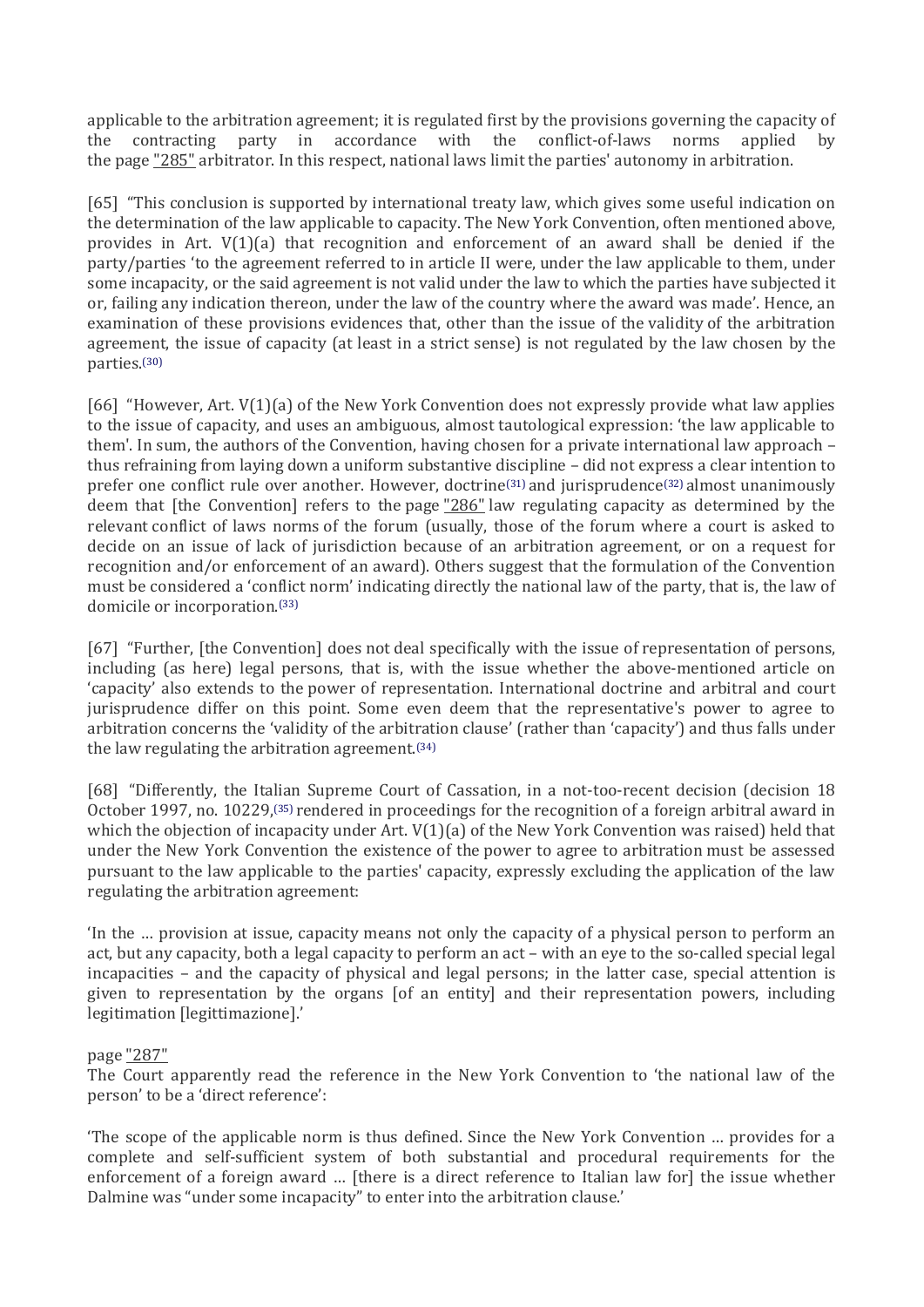[69] "Thus, while in principle there is a widespread consensus as to the applicability of the 'personal law' to capacity in the strict sense, there are diverging opinions as to the determination of this law, particularly in respect of the 'power of representation'.

[70] "Obviously, Italian law (and thus Art. 808(2) second part CCP)[\(36\)](http://www.kluwerarbitration.com/CommonUI/document.aspx?id=KLI-KA-1441015-n#note36) must be applied here if we follow the opinion that the power to agree to arbitration is regulated by the law applicable to the agreement itself, which is Italian law in the case at hand (both by choice and because it is the lex arbitri).

[71] "If, on the contrary, we follow the different, apparently prevailing opinion that this issue falls outside the scope of application of the law regulating the clause, then we must note that for the purpose of determining the applicable law (in the present case, to the power of representation) arbitrators, in contrast to state courts, have no forum in the strict meaning of this term and are not necessarily bound by [the forum's] conflict of laws norms. Hence, [arbitrators] may devise an autonomous conflict system – which they deem appropriate – in order better to safeguard the specific needs of international commerce and, obviously, of the case at hand. According to authoritative international doctrine, it is even admissible to leave a private international law approach completely aside, for instance by applying substantive norms directly applicable in an international context.[\(37\)](http://www.kluwerarbitration.com/CommonUI/document.aspx?id=KLI-KA-1441015-n#note37)

[72] "It follows that in order to determine what is the 'applicable law' for the determination of whether Mr. X had the necessary power to enter into the page "288" arbitration agreement at issue, the Arbitral Tribunal can apply the conflict norm that it deems appropriate in the circumstances of the case and in light of the indications given by treaty law.

[73] "On the one hand, an appropriate conflict law could be Greek private international law (being the law that a Greek court asked to enforce the award most likely would take into account). On the other hand, and preferably, [that law could be] Italian private international law, being the law of the seat of the arbitration – lex arbitri. In a resolution of 1957, the Institute of International Law already recommended the application of the conflict norms of the seat of the arbitration (lex arbitri) in respect of the determination of the law applicable to capacity (Institute of International Law, Resolutions on Arbitration in Private International Law 1959, Neuchatel, Annuaire de l'Institut de Droit International, Vol. II, Art. 4, p. 396 (1959).

[74] "Following this recommendation and thus taking into account Italian conflict norms first, the Arbitrator cannot however ignore the provision of Art. 808(2) CCP, which is contained in [the Title] regulating arbitration. Authoritative doctrine equals this provision, in respect of international arbitration, to a material norm of private international law, that is, a special conflict norm according to which – in derogation from the Italian private international law norms in Law no. 218/95 – the power to agree to arbitration can be affirmed in all arbitrations with seat in Italy, independent of the national law (personal law) of the party disputing that power, that is, the law governing capacity.<sup>[\(38\)](http://www.kluwerarbitration.com/CommonUI/document.aspx?id=KLI-KA-1441015-n#note38)</sup>

[75] "Thus, it should only be ascertained whether the signatory had the capacity and power to conclude the contract containing or referring to an arbitration clause under the 'law applicable' to [that signatory] (determined in turn according to the conflict provisions in Law no. 218/95). There would be no need to examine the specific 'power to agree to arbitration'; [this power] is assumed where it is ascertained that there is power to conclude the contract.

[76] "We remark in this respect that the Supreme Court (see Supreme Court, Civil Section, 19 May 2009, no. 11529) clarified, though with respect to a domestic arbitration, that Art. 808(2) second part CCP derogates inter alia from page  $\underline{''289}$  the (formal) requirements<sup>[\(39\)](http://www.kluwerarbitration.com/CommonUI/document.aspx?id=KLI-KA-1441015-n#note39)</sup> for the power of attorney to conclude an arbitration agreement, so that the validity of that power of attorney 'should be ascertained not necessarily in respect of that [arbitration] clause, but in respect of the related contract only' [footnote omitted]. The same Court remarked: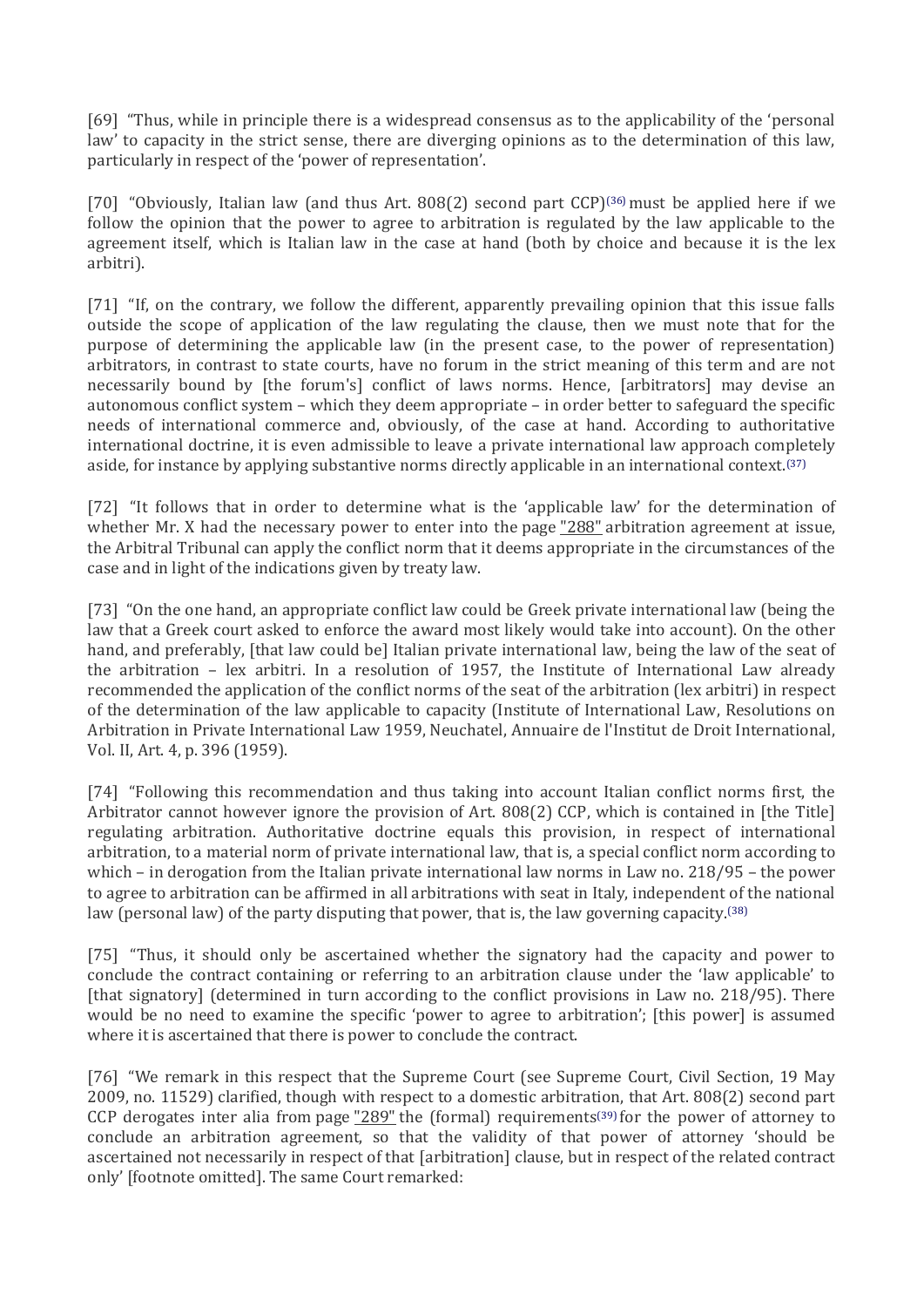'The second paragraph of [Art. 808] apparently eliminated the necessary bifurcation [biunivocitá] of the "power to conclude the arbitration clause" and the power of representation in respect of the conclusion of that clause, rather linking also the former exclusively to the "power to conclude the contract". If there is the latter, then there is also the power to conclude the arbitration clause.' [Emphasis added.]

[77] "The application of Art. 808 CCP, as a special conflict norm, to international arbitration is supported as well by the principle of favor arbitrati, and is not at odds with the New York Convention, which literally only refers to 'capacity', not to the 'power to agree to arbitration' and which, at least according to the prevailing opinion, does not give specific indications as to the issue of what law is the 'law applicable to the person' and as to how to determine it. After all, the application of Art. 808(2) CC to the 'power to agree to arbitration' does not take away the need to ascertain always, under the 'personal law', both 'capacity' in the strict sense (according to the provision of the New York Convention) and the power of the contracting party to conclude the contract (containing the arbitration clause), since the conflict norms on representation also refer to the 'personal law' (thus safeguarding in this regard also the requirements stressed by those supporting the application of the lex societatis).

[78] "Further, the extensive interpretation of the term 'capacity' given by the Supreme Court decision no. 10229/97 mentioned above did not meet with universal consensus,[\(40\)](http://www.kluwerarbitration.com/CommonUI/document.aspx?id=KLI-KA-1441015-n#note40) because it appears to broaden the grounds for refusal exhaustively listed in the Convention, against the principle of favor arbitrati embodied in the New York Convention itself. Also, for the sake of completeness, we remark that the said decision no. 10229/97 concerned a case in which Art. 808 CCP did not apply ratione temporis; however, the Court recognized [in thepage "290" same decision] the 'innovative' character of [Art. 808] with respect to the earlier relevant discipline.

[79] "Art. 808(2) second part CCP and other similar provisions in other legal systems[\(41\)](http://www.kluwerarbitration.com/CommonUI/document.aspx?id=KLI-KA-1441015-n#note41) have long been considered a material conflict norm in jurisprudence involving a State<sup>[\(42\)](http://www.kluwerarbitration.com/CommonUI/document.aspx?id=KLI-KA-1441015-n#note42)</sup> (reinforced in this respect by the Geneva Convention, which provides at Art.  $II[(1)]$ :

'Right of legal persons of public law to resort to arbitration.

1. In the cases referred to in Article I, paragraph 1, of this Convention, legal persons considered by the law which is applicable to them as "legal persons of public law" have the right to conclude valid arbitration agreements.'

Greek jurisprudence has also held, in respect of international arbitrations involving States or state entities, that limitations and formal requirements under domestic law may not be relied on in order to contest the conclusion of arbitration agreements.[\(43\)](http://www.kluwerarbitration.com/CommonUI/document.aspx?id=KLI-KA-1441015-n#note43)

[80] "In light of the above considerations, the Arbitral Tribunal therefore follows the interpretation that Art. 808(2) CCP is (also) a special conflict norm and deems that it applies in order to ascertain whether Mr. X had the power to agree to arbitration in the case at issue. (We anticipate here that the conclusions reached under Art. 808 CCP would not be different if the lex societatis were page "291" here applied on the basis of the references in the Italian and Greek conflict provisions, see [at [88]-[93]]).

[81] "As mentioned above, the application of Art. 808(2) second part CCP to the examination of the power to agree to arbitration obviously does not take away the need to ascertain in a preliminary manner that there is the power to conclude the contract to which the arbitration clause refers under the traditional conflict norms – in the present case the Italian norms: that is, those of the lex arbitri (these norms are exclusively relevant if the interpretation is followed that determines the 'power to agree to arbitration' only under the 'lex societatis').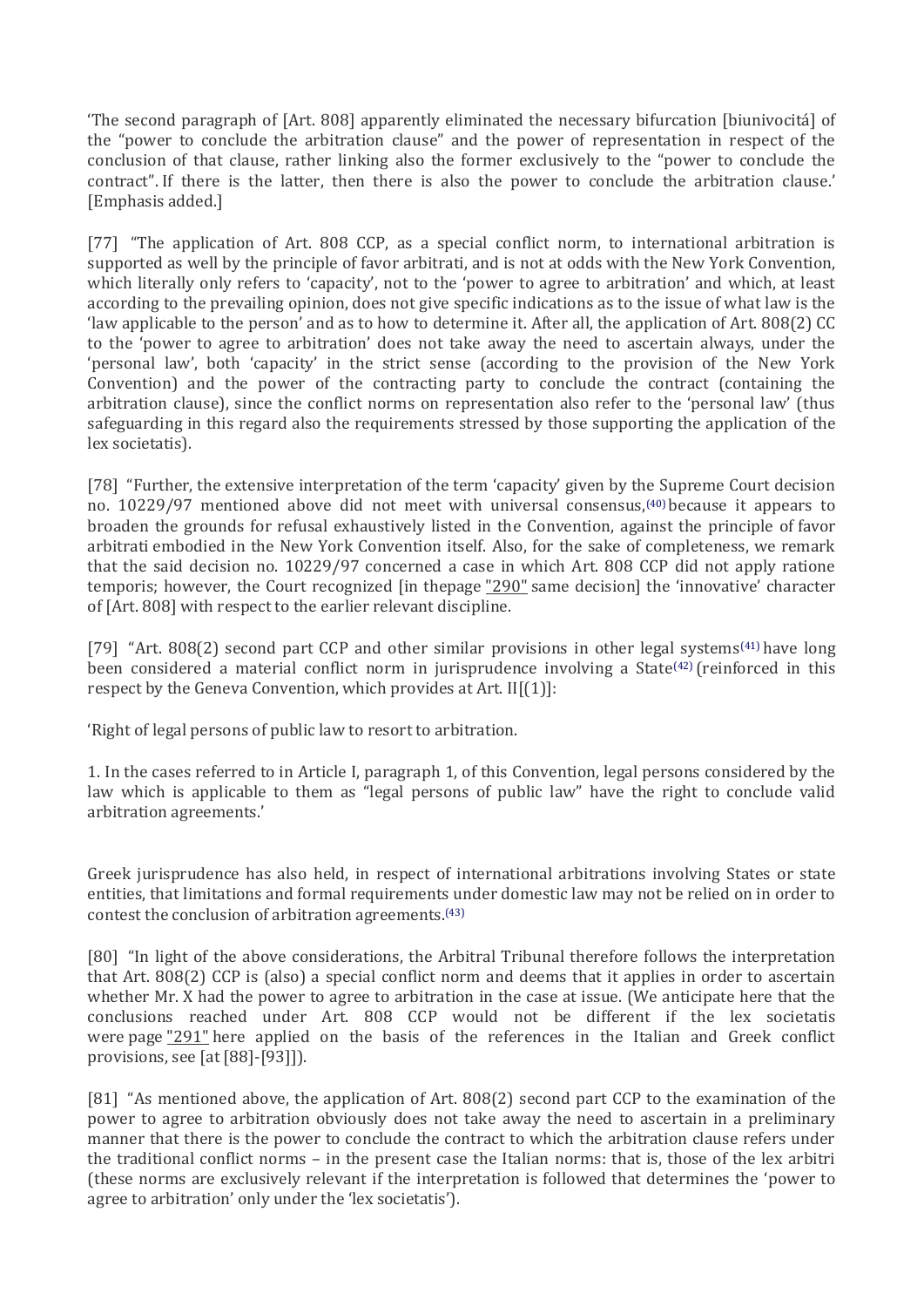[82] "The Italian conflict norm on representation of companies is Art. 25 of Law no. 218/95, which reads as follows:

- 1. Companies … and all other public or private entities, also if not of an associative nature, shall be regulated by the law of the State on whose territory the setting-up process [procedimento di costituzione] has been completed. However, Italian law shall apply if the seat of the administration is located in Italy, or if the main objective of these entities is in Italy.
- 2. In particular, the law regulating the entity shall govern:
	- (a) juridical nature; …

'

'

- (e) constitution, powers and manner of functioning of organs;
- (f) the entity's representation.'

Hence, pursuant to the Italian conflict provision the issue of the existence of the power of representation of Mr. X must clearly be examined under Greek law, since the company was established in Greece.

[83] "The same conclusion is also reached under Greek private international law, as illustrated by the expert in his report:

'Generally, the capacity of legal persons is governed by the national law of the subject (Art. 7 Greek CC). In particular, Article 10 provides in respect of legal persons that the law applicable to their capacity is the law of their legal seat (lex societatis). This conflict rule has been interpreted to include the scope of both the capacity of a legal person per se and the powers granted to its organs.'

[84] "Further, pursuant to Art. 60 of the Italian conflict law, voluntary representation would also be ascertained according to Greek law: page "292"

- 1. Voluntary representation is regulated by the law of the State in which the representative has its business seat, provided he acts in his professional capacity and that the third party is or can be aware of this seat. Lacking these conditions, the law of the State in which the representative principally exercises his power in the concrete case shall apply.
- 2. The act conferring the power of representation is formally valid when it is deemed so by the law regulating its substance (Note of the Arbitrator: that is, the law regulating representation pursuant to the first paragraph) or by the law of the State in which it comes into existence (Note of the Arbitrator: that is, the law of the State in which the power of attorney is granted).'

[85] "Finally, Greek law would also be applied if one deemed that the reference to the 'law applicable to the person' in the New York Convention is a 'direct reference', that is, a special conflict norm (without the intervention of national conflict norms).

[86] "Based on the above, the Arbitrator has examined this issue under Greek law in respect of both the power of Mr. X to conclude the main contract (as this would suffice if Art. 808(2) CCP were applied here) and the power to enter into arbitration clauses (as required by the private international law approach that ascertains this power only under the lex societatis).

[87] "This examination leads us, under both the approaches mentioned above, to hold that Mr. X had the power of legal representation, including the power to agree to the arbitration clause."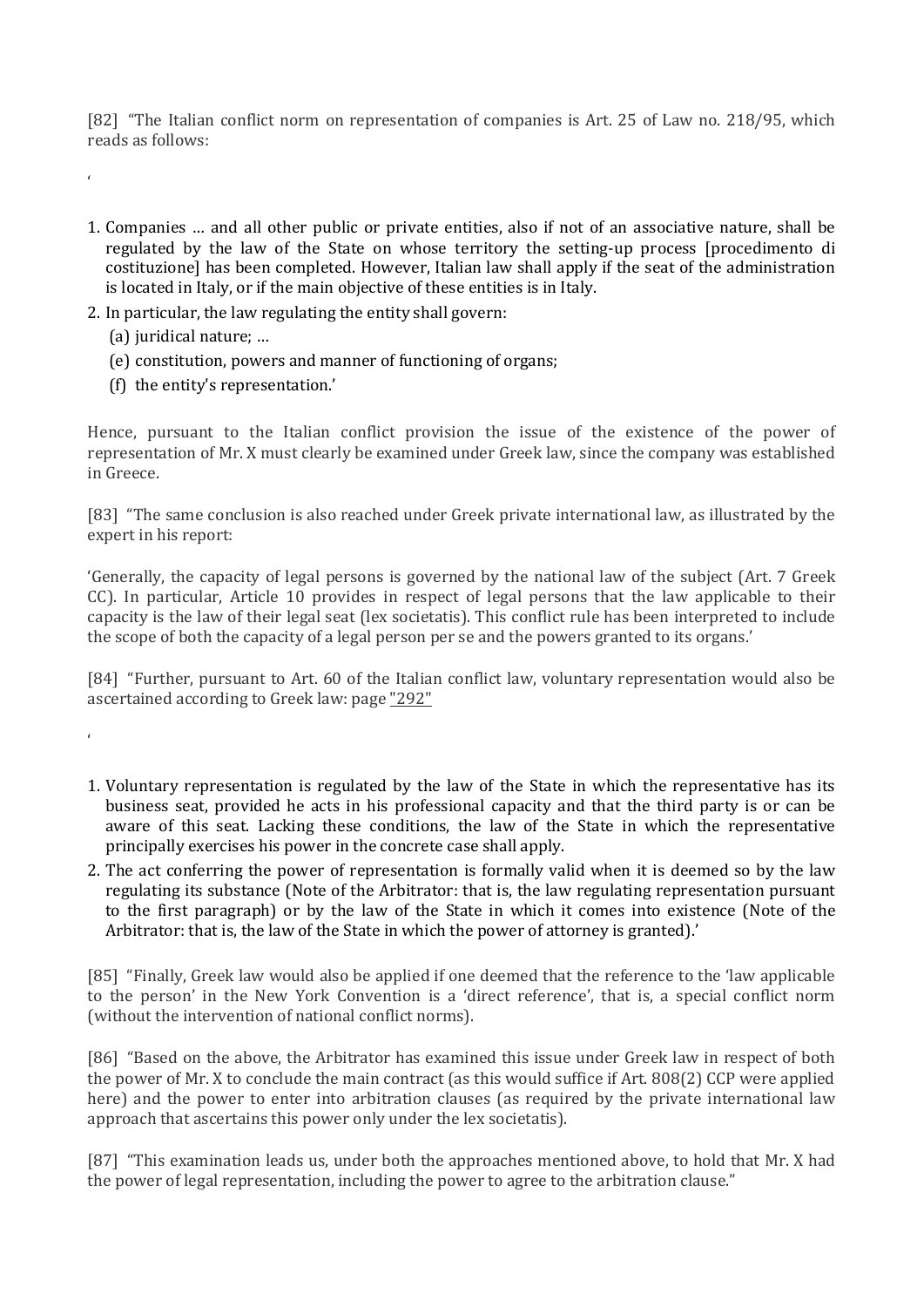#### **ii. Power of representation under Greek law**

[88] "It follows from the above considerations that this issue must be examined under Greek law. Obviously, the reasoning and conclusions of the legal expert's report submitted in this proceeding must be taken into account; there is no reason to depart from them, since the Parties agreed with the expert's assessments and conclusions in their entirety, although they interpreted them in a diametrically opposing manner in order to support their diverging arguments."

[89] The sole arbitrator noted in essence that according to the expert report that was submitted on relevant Greek law provisions and case law, the power to represent a company such as Respondent (SA – société anonyme) lies, under Greek law, with the company's Board collectively; the Board can delegate this power (entirely or in part) to physical or legal persons, both members or non-members, and thus to: page "293"

- (i) substitute organs of the company. Delegation to substitutes of the company's organ (physical or legal persons, both members or non-members) requires that the Board as company organ is validly constituted; that the by-laws explicitly provide for such substitution (possibility of delegation); and that the Board decides, explicitly or implicitly, to delegate. No power of attorney is required for a substitute organ to act on behalf of the company. The substitute directly expresses the original will of the company;
- (ii) representatives with power of attorney. The power of attorney must indicate the specific matters in respect of which the representative may bind the company; no specific provision in the by-laws is needed. The power may be implicitly granted or accepted unless a specific form is required – this is the case for (international) arbitration clauses, for which Greek law requires the written form where the clause is concluded by a representative with power of attorney (not, however, by a substitute organ of the company).

[90] The sole arbitrator then reasoned: "We must therefore ascertain, in order to reach a decision, whether Mr. X was appointed as the legal representative of Respondent, in accordance with Greek law, if not by an explicit decision of the Board (which is excluded – there is no evidence in this respect), by an implicit decision of the Board, provided that the by-laws authorized [the Board of] Respondent to grant the power of representation to a substitute. If this were the case, the substitute organ would be allowed to conclude arbitration clauses without requesting the prior consent of the Board."

[91] The sole arbitrator, having ascertained the substitution requirements and possibility in the bylaws, found that on the facts of the case, and in consideration of Greek case law cited by the expert, Mr. X had been implicitly appointed as substitute representative of Respondent, a family enterprise: at the relevant time, Mr. X, a member of the family running the company, was Respondent's sales director and a member of its Board; for a long time in the parties' relationship, Mr. X dealt with Claimant autonomously, managing (substantial) financial aspects of the relationship, negotiating and signing orders and the Business Terms, also using the company stamp (particularly relevant under Greek law), and thus credit lines, payment modalities, etc., as well as the 2008 Distributors Coexistence Regulation. Further, Respondent itself admitted that Mr. X could sign the purchase orders, and accepted as valid all acts signed by Mr. X (except the Distribution Agreement). The arbitrator therefore held that, on the basis of an implicit decision of the Board, Mr. X was the substitute organ of Respondent with power of representation in relation to the relevant agreements (rather than a representative with power of attorney).

# page "294"

[92] The arbitrator concluded: "In sum, Mr. X had the power to conclude the arbitration clause at issue, both under Art. 808(2) CCP – according to the thesis the Arbitrator prefers – and under the lex societatis (as the law referred to by both Greek and Italian conflict laws). Indeed, according to Art. 808 CCP, in the light of the above findings, the ascertained power of Mr. X to conclude the [Distribution]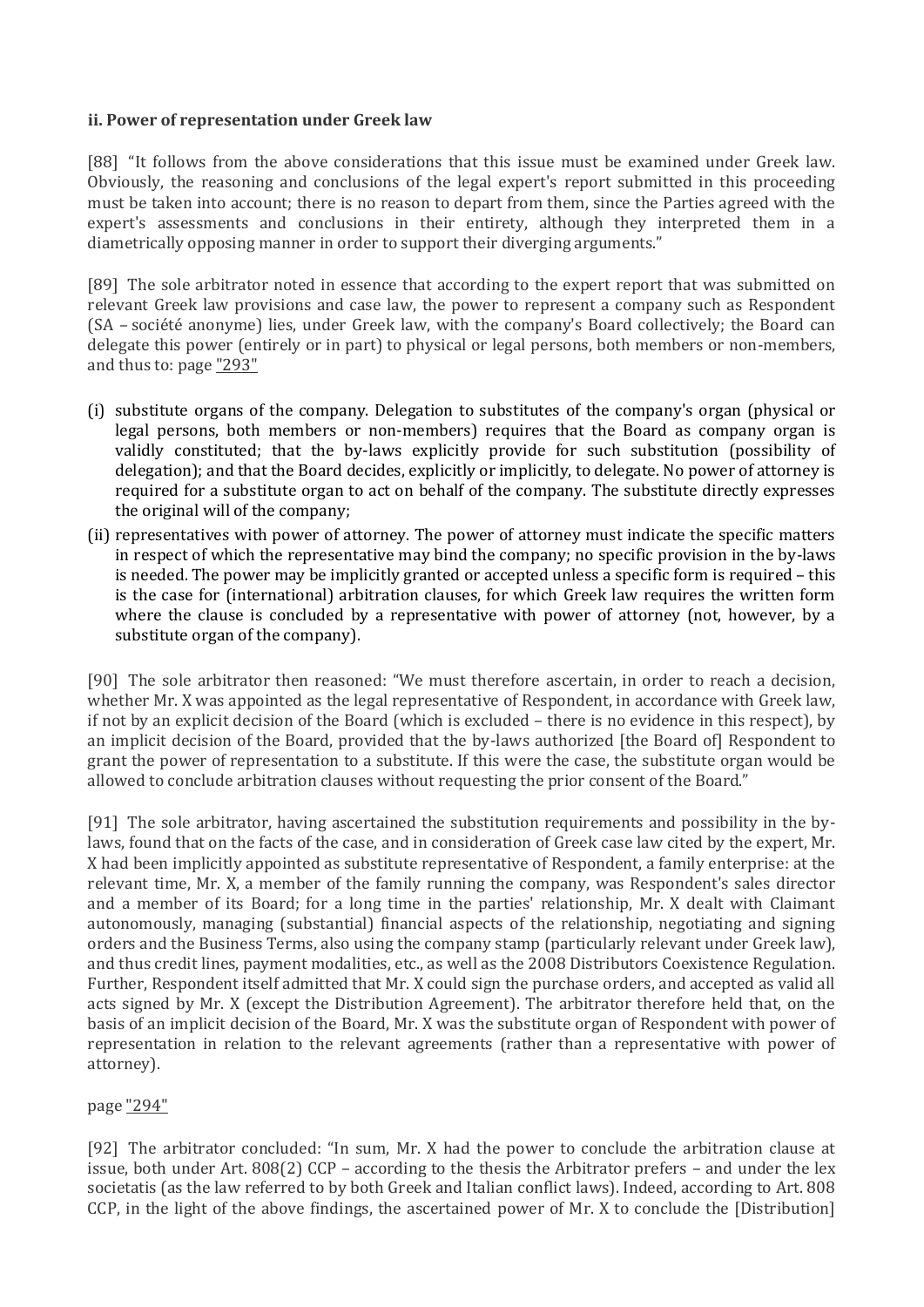agreement implied the authority to enter into the arbitration clause.<sup>[\(44\)](http://www.kluwerarbitration.com/CommonUI/document.aspx?id=KLI-KA-1441015-n#note44)</sup> Equally, once established that Mr. X acted as a substitute organ of Respondent, with an implied power of representation (in application of the lex societatis), he is deemed to have had the power to conclude the arbitration clause at issue without being specifically authorized thereto by the Board.

[93] "The expert has stressed that the power of representation of a substitute organ has the same limits as the power of the Board where that power is granted in its entirety to the substitute organ. Where this power is granted only in part, it has the limits established by the by-laws and the relevant decision of the Board. The expert stressed that 'the power of substitute organs to sign an arbitration agreement does not require an official statement from above granting the power to act; rather, it can be simply derived from the text of the delegation and its interpretation …' (and the delegation can also be implicit, see above). Further, the expert explained that a company (this is also the case in respect of its Board) cannot invoke possible violations of the limits of the representation against third parties, unless it is proved that those parties were or could have been aware of this violation – a circumstance that is excluded by evidence and also not alleged by Respondent in the present case.

[94] "Since Mr. X had the implied power to represent [Respondent], the Tribunal did not need to examine the formal requirements of Greek law for granting these powers to [representative with power of attorney] to agree to arbitration [footnote omitted]. As described above, these requirements do not apply in respect of the so-called 'substitute organs'.

[95] "Nor is it necessary to examine the applicability to the present case of the so-called internationally recognized principles, such as estoppel, lex mercatoria, 'validation principles' and in general the principle of good faith, which are invoked (at least as a corrective) by those who prefer the application of material norms or internationally recognized principles (rather than the purely private international law approach) to the issue of capacity in its broad sense."[\(45\)](http://www.kluwerarbitration.com/CommonUI/document.aspx?id=KLI-KA-1441015-n#note45)

page "295"

# **c. Scope of arbitration clause**

[96] "Having concluded that the arbitration clause is valid, we note that no objection was raised in the course of the proceedings in respect of its 'scope'.

[97] "Respondent argued that the arbitration clause was tout court null because of its non-existence (as it was included in general conditions of contract allegedly inapplicable to the relationship at issue) and invalidity (as a person lacking the power of representation bound Respondent). Respondent never argued, not even subsidiarily, that if the arbitration clause were held to be valid (as it was) the subject matter of the dispute did not fall within its scope of application.

[98] "Pursuant to Art. 817 CCP, if no objection is raised by a party, any substantive evaluation of the scope of the arbitration clause (provided the clause is found to be valid) is precluded, since such issue cannot be raised ex officio.

[99] "This said, we should remark that in any case no doubts may arise, in light of what has appeared in the proceedings, as to whether Claimant's request falls within the scope of application of the arbitration clause at hand.

[100] "Claimant argues in this proceeding that the price of certain deliveries of goods under the Distribution Agreement between the parties (concluded through general conditions of sale) was not paid (or not completely paid); as a consequence, it has requested that Respondent be directed to pay the sums Claimant deems owed.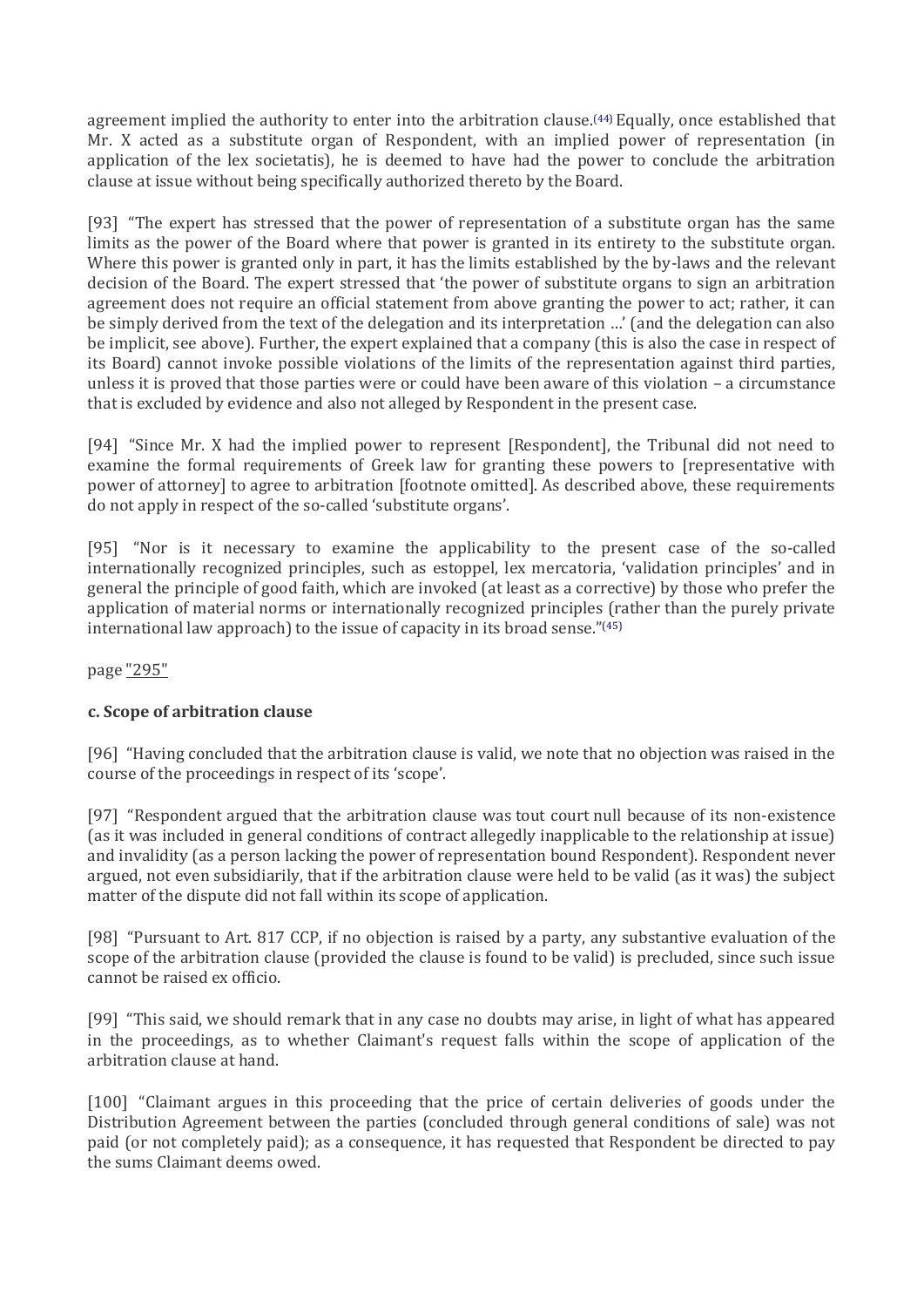[101] "It is undisputed that the parties' relationship can be qualified as an international [dealership] contract –contratto di concessione di vendita]. This is undisputed, to the extent that the sales were made within the framework and in execution of a broader 'frame' contract (which, as mentioned, was concluded in writing, at least through the signing of the Business Terms). As is well known, under Italian law (which applies here pursuant to Art. 21.2 of Claimant's General Conditions) a dealership contract is characterized, inter alia, by the fact that its primary object is to market the supplier's products in a given territory and that the dealer acts as a buyer/re-seller, becoming part of the supplier's sale network. All these characteristics are present here.

[102] "It suffices to refer on this point to Art. 2 of Claimant's General Conditions - 'Terms of distribution: Customized products - Occasional page "296" intermediary' [English original] - and in particular to Art. 2.1, which reads: 'The Supplier hereby grants to the Distributor and the Distributor accepts, the nonexclusive right to distribute, market and sell … the Products.…' Further, 'The Distributor undertakes to market and sell in the Territory, in its own name and for its own account, the Products purchased from Supplier' (see Art. 3.5 of Claimant's General Conditions). Nor should we forget the nomen juris used in the introduction to the General Conditions: 'This Distribution Agreement.…'

[103] "The issue of the juridical nature of dealership contracts is broadly discussed. To put it very briefly, the prevailing thesis is that it is an atypical contract. According to prevailing jurisprudence, this contract is structurally a frame or normative [normativo] contract, from which emerges the obligation to promote the re-sale of the products purchased through the stipulation of individual purchase contracts on the terms and conditions established in the original contract (see, among many, Supreme Court, Civil Section, 3 October 2007, no. 20775). This is exactly the case here. The dealer had the obligation to purchase the supplier's products and to promote their sale in the territory (see Arts. 3.1. and 3.5 of Claimant's General Conditions), and the parties agreed that the products would be purchased on the basis of further agreements (order/acceptance), whose terms and conditions were already determined in the 'frame' agreement (Claimant's General Conditions) and its supplemental agreements: 'The present Distribution Agreement shall be performed through orders that shall be deemed as valid and binding between the Parties only upon written acceptance by the Supplier' (see Art. 2.2 of the said General Conditions).

[104] "Some argue that the dealership contract is a fusion between or a mixture of individual elements of several typical contracts (e.g., sale, mandate, supply [somministrazione]) that interlink to achieve a sole practical and economic purpose. This contract could thus be described as a mixed contract and should be seen as one transaction with separate performances all within a global relationship having a sole purpose [causa].

[105] "Alternatively, this contract could be considered to be one of the so-called functionally linked contracts, in which there are several transactions having several direct purposes [cause], though these transactions are functionally linked.

[106] "On the basis of the above remarks we can conclude, in application of the interpretation criteria of Art. 1362 CC et seq. – first of all, the principle of the common intention of the parties – that the subject matter of this dispute does not fall outside the scope of application of the arbitration clause.

[107] "Clearly, there is no problem if the mixed-contract theory is followed, since this contract is to be deemed a sole transaction, though with mixed purposes.

# page "297"

[108] "No different conclusion would be reached if the functionally linked contracts alternative were followed. This is supported by the text of the clause, which shows that the parties wished to extend it to: 'Any controversy, claim or difference which may arise between the Parties in relation to or in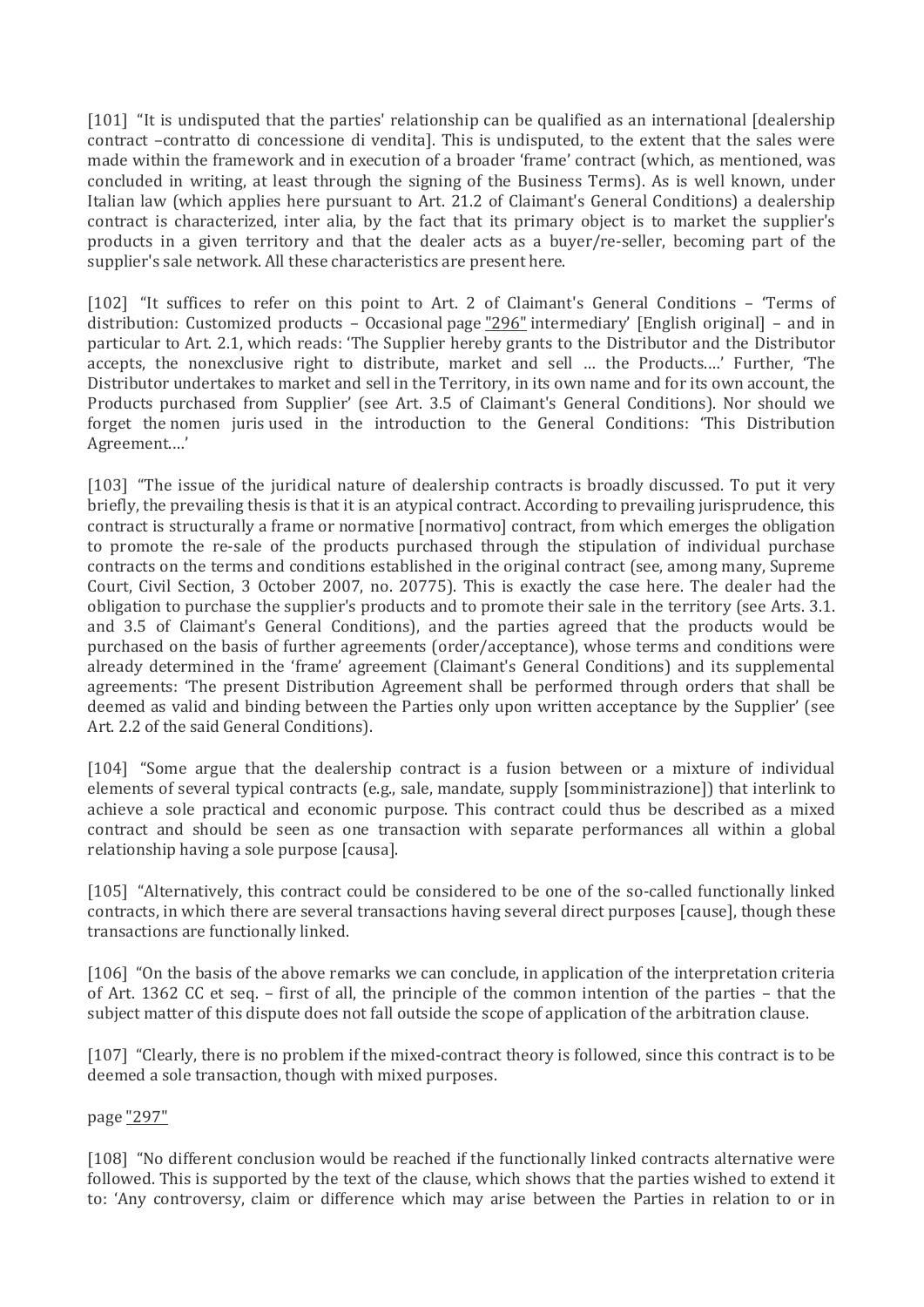connection with this Agreement', including those concerning 'its performance', and thus first of all the individual sale and purchase contracts that the parties themselves, as seen above, expressly meant to be 'in performance' of the Distribution Agreement: 'The present Distribution Agreement shall be performed through orders …' (Art. 2.2 of Claimant's General Conditions). Further, Art. 15.1 of the said General Conditions provides that 'in any case, by submitting and accepting the first supply order, the Parties are deemed to fully accept, to all effects, the present Agreement which shall therefore be deemed valid and binding at the date of acceptance of the order'. Also, the Business Terms, which supplement the Distribution Agreement, contain a Term – whose acceptance is a precondition for the Business Terms' efficacy – providing for the extension of the Terms, and thus also of the general conditions of contract referred to therein, to all 'dealership of Claimant's products' [English original].

[109] "Further, the sale and purchase contracts and the Distribution Agreement are obviously complementary here: the former are not only the logical and necessary development of the latter for the realization of the business envisaged by the parties, but they are also based on the contractual conditions set out in the latter. It is understandable then why a specific provision in the clause extended the clause to issues both 'related' and 'connected' to the Distribution Agreement and at any event concerning its 'performance'. This provision leaves no doubt as to the parties' intention and the existence of one relationship only. This leads to the conclusion (apart from the remarks above [at [97]- [98]]) that the arbitration clause does apply to the issues raised in this proceeding.

[110] "Definitive support for this conclusion is to be found in the new provision, introduced by the 2006 arbitration reform, of Art. 808 quater CCP (which applies to the present case ratione temporis); [this provision] introduced, along with the parameter in Art. 1362 CC et seq., a new parameter for the interpretation of the arbitration clause, according to which:

'In case of doubt, the arbitration agreement shall be interpreted in the sense that the arbitral jurisdiction extends to all disputes arising from the contract or from the relationship to which the agreement refers.'

This criterion points to an extensive interpretation of the arbitration agreement that includes all disputes deriving not only from the contract but also from the page "298" relationship to which [the clause] refers. It follows that any doubt as to the interpretation of the arbitration clause must be solved in the sense that all connected contracts are included within its objective scope of application where there is an economic-juridical transaction that gives origin to a sole contractual relationship between the parties.

[111] "It is true that the arbitration clause at issue is contained in general conditions of contract and that therefore, pursuant to Art. 1370 CC, 'in doubt, the clauses contained in general conditions of contract … drafted by one of the contracting parties shall be interpreted in the other party's favour'; however, it should be noted that the provision in Art. 808 quater CCP, as it specifically concerns the arbitration clause, is a special provision and therefore prevails over the general discipline laid down in Art. 1370 CC. At any event, in light of the text of the clause at issue and the considerations above, there is no doubt as to the interpretation of the scope of the arbitration clause."

# **II. Admissibility: Conciliation Attempt**

[112] "Having said this, and before dealing with the merits of the dispute, it remains to be said that under Italian law – being, as mentioned, both the law chosen by the parties and the lex arbitri – the request for this arbitration is admissible. It appears from the file that the conciliation attempt provided for at Art. 21.4 of Claimant's General Conditions was made, unsuccessfully. It is proved by documents and at any event undisputed that the parties met several times and exchanged correspondence in an attempt to find an amicable solution to the issue of the alleged failure [by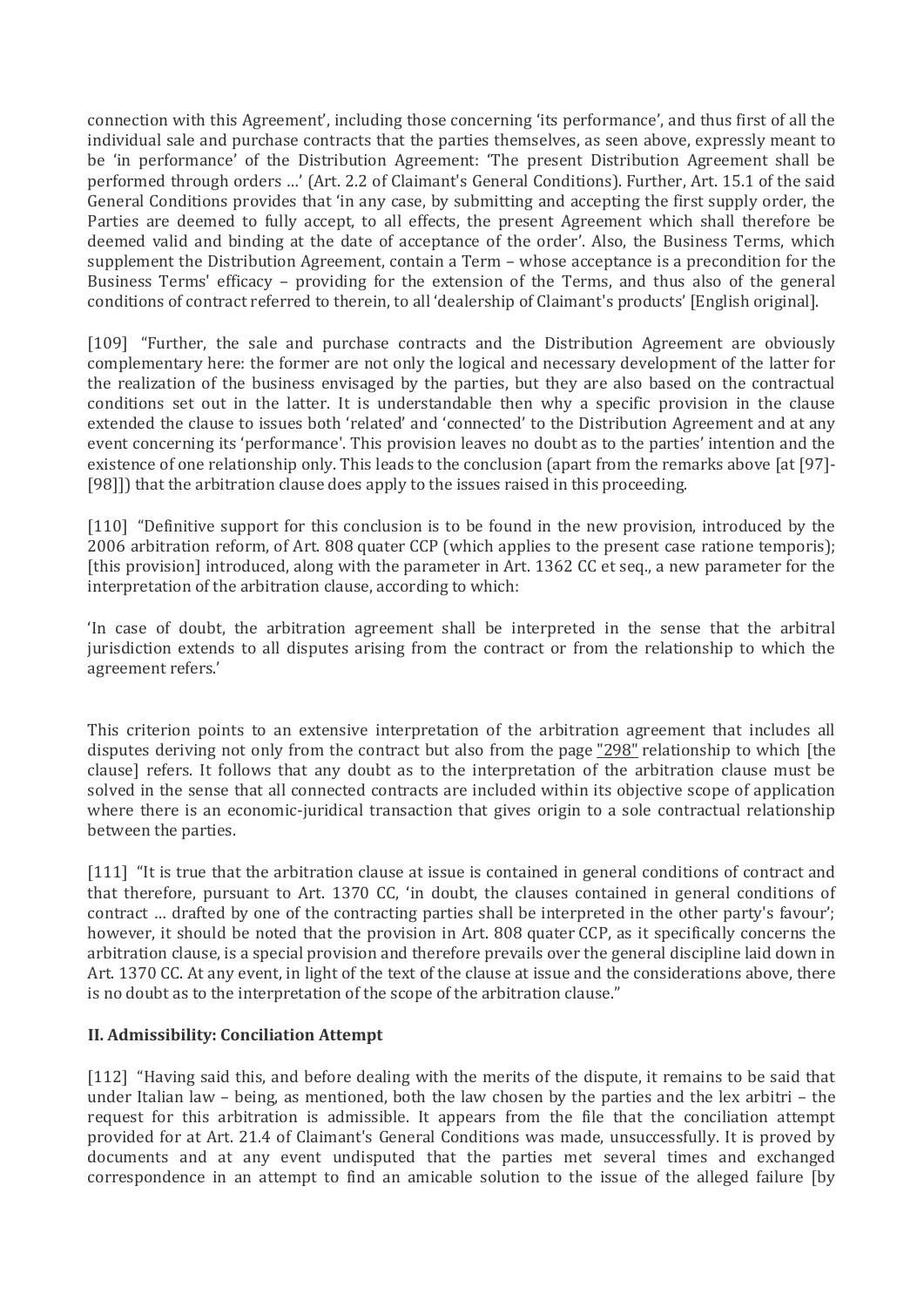Respondent] to pay for some deliveries of goods made by Claimant to Respondent, as per the invoices on which Claimant relies here.

[113] "We remark for the sake of completeness that at any event because the conciliation cause (Art. 21.4) is a contractual clause, if the conciliation attempt had not been made (which is not the case here) the Arbitrator could not have raised this point ex officio, in the absence of an objection raised by a party."

page "299"

# **III. Merits**

[114] "Also pursuant to Art. 3.2 [Milan Chamber] Rules,[\(46\)](http://www.kluwerarbitration.com/CommonUI/document.aspx?id=KLI-KA-1441015-n#note46) Italian substantive and procedural law applies to the merits of Claimant's claim, because of the parties' choice in Arts. 21.2 and 21.5 of Claimant's General Conditions (which exclude the 1980 Vienna Convention on Contracts for the International Sale of Goods, see Art. 21.3 General Conditions).

[115] "Claimant's claim is founded. We remark first that Respondent did not contest the merits of the claim from any point of view, only objecting to the Arbitral Tribunal's jurisdiction and reserving its right to discuss the merits later in the proceedings – which it did not do.

[116] "From the lack of contestation of the facts on which Claimant's claim is based it can be derived that they are founded. The principle of non-contestation is a general principle long recognized by Italian jurisprudence (see, among many, Supreme Court, Civil Section, 24 May 2004, no. 10031). Following the recent reform of the Italian Code of Civil Procedure by Law no. 69 of 18 June 2009, [this principle] has been finally embodied in Art. 115 CCP, according to which the court shall base its decision on, among other things, 'the facts not specifically disputed by defendant'. Thus, this principle must be taken into account also for the decision in this arbitration, as it applies ratione temporis pursuant to Art. 58 of Law no. 69/2009 (this proceedings was commenced after 4 July 2009).

[117] "Further, Claimant fully proved that its claim is well founded:

- (i) it proved [the existence of] the contractual bases for its credit (i.e., the Distribution Agreement; the Commercial and Business Terms; and the purchase orders, which are specifically referred to and indicated by number, date, description of the goods and individual price in the invoices submitted in the proceeding, which were not contested by Respondent). Respondent actually admitted that it signed 'orders', when it stated: '[Claimant] offers six witnesses in support of arguments that we do not contest, such as, in particular, the signing of the sale orders and price lists by Mr. X';
- (ii) it proved that it delivered the goods ordered (a fact that is not disputed by Respondent), as shown by the transport documents and CMR [Convention des Marchandises par Route] international consignment notes in the file. According to page "300" Art. 1510 CC, 'save contrary agreement or usage, the seller discharges its obligation to deliver by handing over the good to the carrier or shipper'.

It suffices to stress in this respect that all CMR international consignment notes submitted in the proceeding, which are not contested by Respondent, are signed at the bottom by the road carrier; this proves that the goods were handed over to the [road carrier]. Also, the handing over is specifically described both in the transport documents and in the individual invoices issued by Claimant, attached to the consignment notes in all cases;

(iii) it proved that the agreed time limits for payment have expired. It clearly appears from the file that the parties agreed on payment by instalments of the total price agreed for each delivery and indicated in each invoice. In most cases payment was to be made directly at fixed due dates, for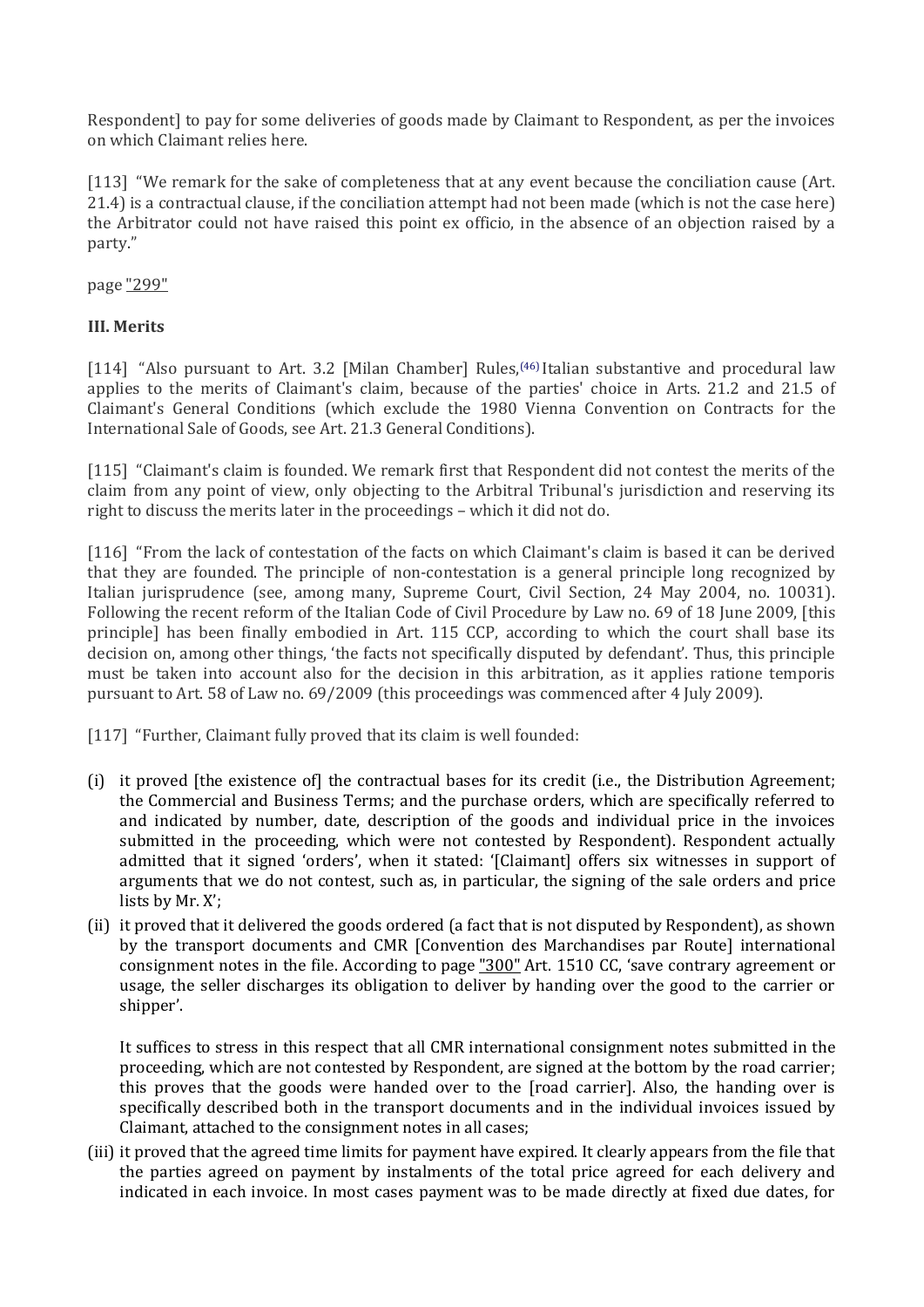instance 30/60/90/120/150/180 days;

(iv) it proved that the price indicated on each invoice corresponded with the agreements and that the sum sought here was owed. Respondent never raised objections to the several notices sent by Claimant, last, by its counsel's letter of 7 March 2011, to which a detailed list of the sums owed – which are sought here – was attached. Nor did Respondent do so during the attempt at amicable settlement of the dispute discussed [above]. Respondent also never disputed, either here or outside this proceeding, that Claimant issued these invoices or that the invoices were delivered [to Respondent]. This proves that Respondent accepted them in all their aspects, including price. Further, although invoices are a fiscal documentation issued by the party which relies on them in the proceedings in support of its claims, a lack of timely contestation of the sums requested [therein] must be deemed to be an implied conduct [comportamento concludente]. It is unlikely that an entrepreneur will receive invoices together with several deliveries of goods and will not raise any objection (not for years, as is the case here) if the price indicated therein is incorrect or not owed. At any event Respondent should have contested these facts here, the more so because of the final legislative recognition of the principle of non-contestation (Art. 115 CCP, see [above at  $[116]$ ]).

[118] "It must be added that where performance of a contractual obligation is sought, as here, the prevailing opinion in Italian jurisprudence (for all, Supreme Court, Civil Section, Plenary Session, 30 October 2001, no. 13533) holds that the creditor shall only prove the existence of the (contractual or legal) basis for its right and the expiry of the time limit for performance, not also the lack of performance by the [debtor], which it can merely allege. The [defendant debtor] page "301" has the burden to prove that there is a circumstance modifying, preventing or extinguishing the [claimant's] claim. Respondent did not meet this burden.

[119] "Specifically, Claimant is owed the amounts claimed, which are either the total amount of or the unpaid individual instalments under the following invoices: .…

[120] "No interest can be granted on the principal sum determined above in the absence of a request in this respect by Claimant: these sums are not owed as damages and therefore no [interest can be granted] ex officio. Supreme Court jurisprudence on this point is unanimous:

'Except in the case of interest on a sum owed for damages, which must be granted also ex officio, in all other cases interest can be granted only if the party seeks it. In the former case interest aims at avoiding the damage to the creditor because of the late payment of the monetary equivalent of its damage; hence, it is a component of the damage itself, deriving simultaneously and inseparably from the same fact that led to the reimbursement obligation. In all other cases [legal interest] has an autonomous basis with respect to the monetary obligation and can be granted only by express request indicating its basis and amount.'

(See Supreme Court, Civil Section, 22 November 2010, no. 23603; accord, Supreme Court, Civil Section, Plenary Session, 18 March 2010, no. 6538)."

# **IV. Costs**

[121] "The losing party bears the costs ... of the arbitration – which were paid in their entirety by Claimant – and the legal costs; hence, Respondent shall bear these costs in the amounts indicated in the award.

[122] "Pursuant to Art. 36 of the Rules [of the Milan Chamber] the costs of the arbitration have been quantified by the Arbitral Council of the Chamber of Arbitration by order no. 1752/20 of 16 May 2013, which was communicated to the parties and the Arbitrator on 27 May 2013.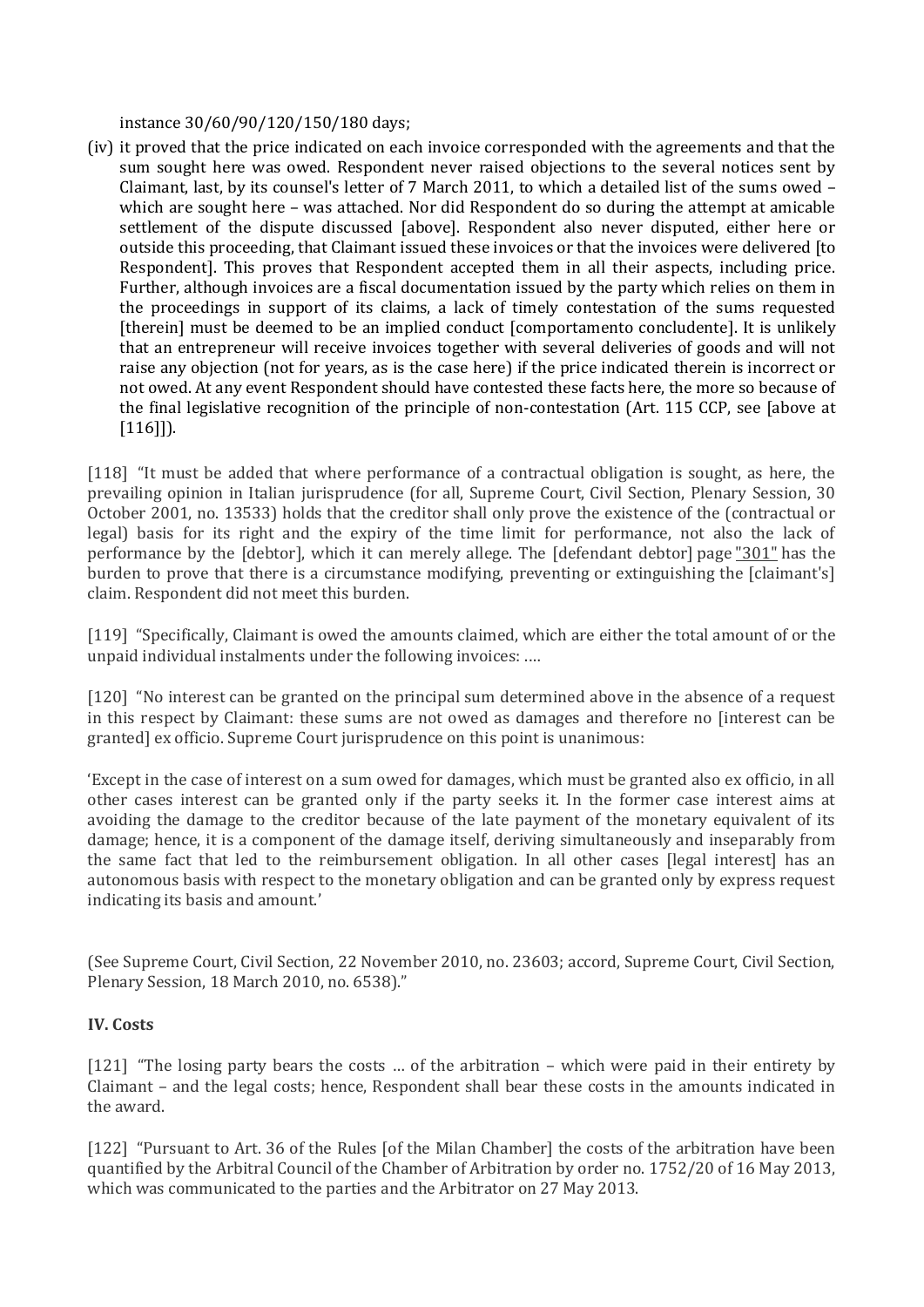[123] "As to the legal costs, the Arbitrator applied for her determination the parameters set down in Ministerial Decree 140/2012 on the determination of parameters for the quantification by a judicial body of the fees of professionals regularly monitored by the Ministry of Justice.

[124] "The compensation for the so-called 'general expenses' was predetermined by law as a lump sum and deemed to be owed even if the party does not request page "302" it (see Supreme Court, 2 August 2013, no. 18518). Art. 14 of the Professional Schedule of Fees regulated by Ministerial Decree 127/2004 fixed it at 12,5 percent. This provision was subsequently abrogated by Art. 1(2) of Ministerial Decree 140/12 which, in implementation of the provision of Art. 9 of Law 27/2012, stated that compensations to be quantified by the court did not 'include expenses to be reimbursed in any manner, including by lump sum'.

[125] "By the recent forensic reform law, however, the legislator has reintroduced the obligation to quantify general expenses as a lump sum, providing that: 'Along with a fee for their professional activity, counsel are owed … a reimbursement of the expenses effectively incurred … and a sum for the reimbursement of lump sum expenses; these sums are quantified by the court.' However, this provision is conditional upon the issuance of an implementing decree by the Ministry of Justice, which shall fix a quantification 'maximum'. No such decree has been issued yet.

[126] "This leads to concluding that we cannot proceed to the quantification of this sum, as such quantification would be made on the basis of arbitrary parameters, not based on any objective foundation."

# **V. Award**

[127] "In light of all the above, the Sole Arbitrator has rendered the following award:

The Sole Arbitrator, by final decision, rejecting all other claims and objections:

- (1) rejects the objection of lack of jurisdiction and nullity of the arbitration clause at issue raised by Respondent and holds that she has jurisdiction to decide on the present dispute;
- (2) directs Respondent to pay the following amounts to Claimant:
	- (a)  $\epsilon$  ..., being the unpaid balance of the sale price of the goods at issue;
	- (b) the costs of the arbitration as quantified by the Arbitral Council of the Milan Chamber of Arbitration pursuant to Art. 36 of the Rules …, being:
		- (i) Chamber of Arbitration's fees:  $\epsilon$  ... and VAT 21 percent;
		- (ii) arbitral tribunal's fees:  $\epsilon$  ..., 4 percent lawyers' security fund contribution, and 21 percent VAT;
		- (iii) fees of the expert appointed by the tribunal:  $\epsilon$  ... and 21 percent VAT; page "303"
		- (iv) translation costs paid by the Chamber of Arbitration:  $\epsilon$  ... and 21 percent VAT; stamp duties on the orders issued by the tribunal, the minutes of the hearings and the parties' statements (as per Decree of the President of the Republic no.  $642/72$ ), totaling  $\epsilon$  ...;
	- $(c) \notin ...$ , 4 percent lawyers' security fund contribution and 21 percent VAT for Claimant's counsel's fees, and  $\epsilon$  ... for expenses."

page "304"

[<sup>1</sup>](http://www.kluwerarbitration.com/CommonUI/document.aspx?id=KLI-KA-1441015-n#1) Original award in Italian; translation approved by the sole arbitrator.

[<sup>2</sup>](http://www.kluwerarbitration.com/CommonUI/document.aspx?id=KLI-KA-1441015-n#2) Art. 817 of the Italian Code of Civil Procedure (CCP) reads: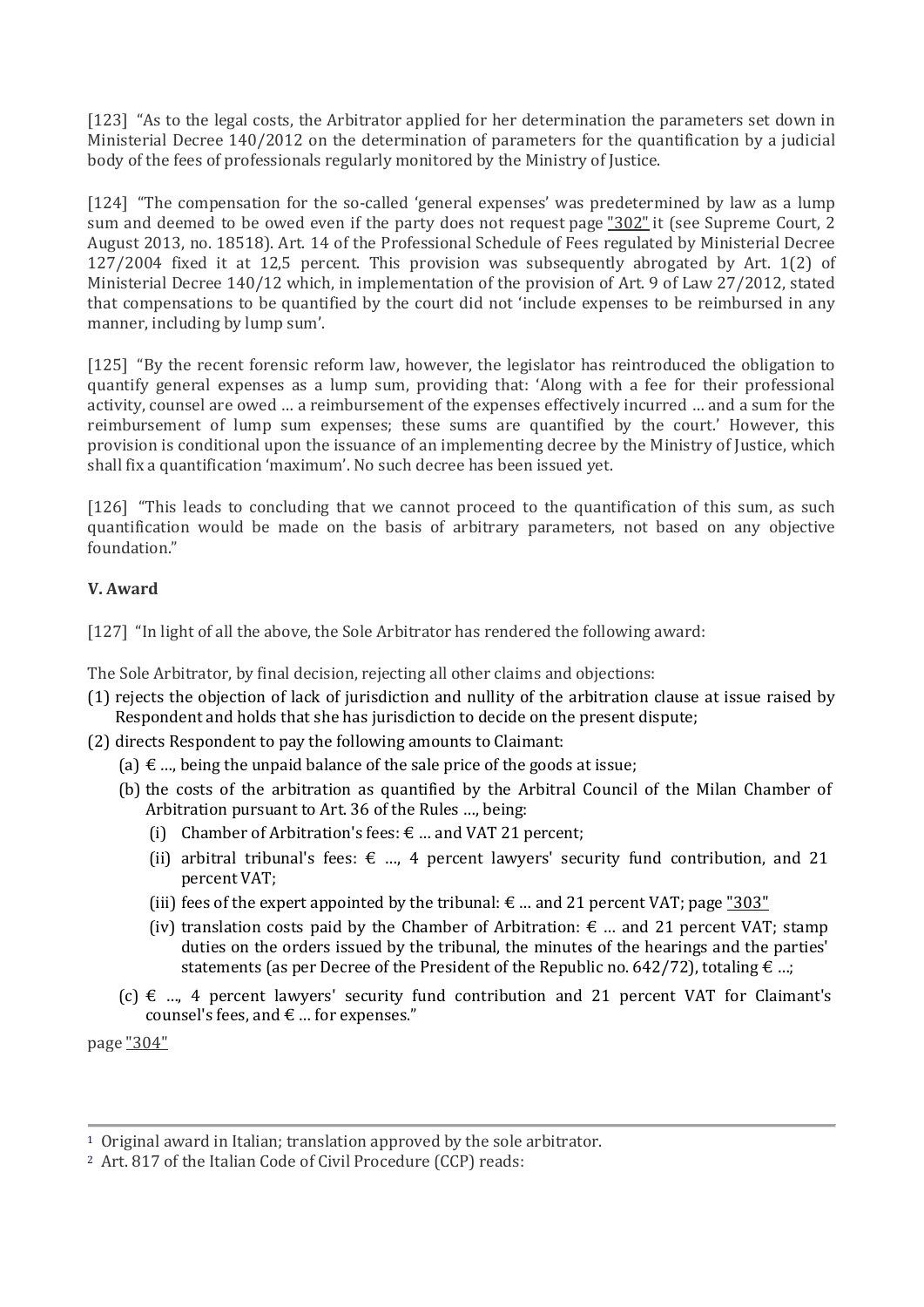"Should the validity, content or scope of the arbitration agreement or the regularity of the arbitrators' appointment be challenged in the course of the arbitration, the arbitrators shall decide on their own jurisdiction.

This provision shall apply also in case the arbitrators' powers are challenged in any venue for whatever reason which has supervened in the course of the proceedings. The party that does not object in the first statement of defense subsequent to the arbitrators' acceptance that they lack jurisdiction by reason of the non-existence, invalidity or ineffectiveness of the arbitration agreement, may not challenge the award on this ground, except in case of a non-arbitrable dispute.

The party which, during the arbitration proceedings, fails to raise the objection that the other parties' pleadings exceed the limits of the arbitration agreement may not, on this ground, challenge the award."

[3](http://www.kluwerarbitration.com/CommonUI/document.aspx?id=KLI-KA-1441015-n#3) "See also ICC Interim Award, 10 February 2005, in XXXII (2007) Yearbook Commercial Arbitration, p. 93 at p. 99 et seq."

[4](http://www.kluwerarbitration.com/CommonUI/document.aspx?id=KLI-KA-1441015-n#4) "See ICC Interim Award, 10 February 2005, n. 1."

[5](http://www.kluwerarbitration.com/CommonUI/document.aspx?id=KLI-KA-1441015-n#5) "Supreme Court [Corte di Cassazione], 19 May 2009, no. 11529 (Dreyfus) and references therein [reported in Yearbook XXXIV (2009) pp. 649-652 (Italy no. 179)]; see Supreme Court, 16 June 2011, no. 13231 [reported in Yearbook XXXVII (2012) pp. 255-256 (Italy no. 185)]; see also Supreme Court, 21 April 1999, no. 3929."

[6](http://www.kluwerarbitration.com/CommonUI/document.aspx?id=KLI-KA-1441015-n#6) "These same principles have been long recognized by French, Swiss and German jurisprudence, see references in Benedettelli, Consolo and Radicati di Brozolo, 'Commentario breve al diritto dell'arbitrato',Arbitrato internazionale, Sect. 2, Title II, p. 605 (CEDAM 2010). See for instance, in French jurisprudence, Supreme Court [Cour de Cassation], First Civil Chamber, 9 November 1993 (Bomar Oil NV v. ETAP), Revue de l'arbitrage 1994, p. 108 [reported in Yearbook XX (1995) pp. 660- 662 (France no. 22)]; Court of Appeal [Cour d'appel], Paris, 17 May 1995, Revue de l'arbitrage 1997, p. 90; Supreme Court, First Civil Chamber, 3 June 1997, Revue de l'arbitrage 1998, p. 537. See also P. Bernardini, L'arbitrato nel commercio e negli investimenti internazionali, p. 106 (Giuffré 2008)."

[7](http://www.kluwerarbitration.com/CommonUI/document.aspx?id=KLI-KA-1441015-n#7) Reported in Yearbook XXXIV (2009) pp. 649-652 (Italy no. 179).

[8](http://www.kluwerarbitration.com/CommonUI/document.aspx?id=KLI-KA-1441015-n#8) Reported in Yearbook X (1985) pp. 473-475 (Italy no. 77).

[9](http://www.kluwerarbitration.com/CommonUI/document.aspx?id=KLI-KA-1441015-n#9) Reported in Yearbook X (1985) pp. 478-480 (Italy no. 79).

[10](http://www.kluwerarbitration.com/CommonUI/document.aspx?id=KLI-KA-1441015-n#10) Reported in Yearbook XXX (2005) pp. 599-604 (Italy no. 166).

[11](http://www.kluwerarbitration.com/CommonUI/document.aspx?id=KLI-KA-1441015-n#11) Reported in Yearbook XIX (1994) pp. 685-686 (Italy no. 125).

[12](http://www.kluwerarbitration.com/CommonUI/document.aspx?id=KLI-KA-1441015-n#12) Reported in Yearbook XXII (1997) pp. 734-736 (Italy no. 145).

[13](http://www.kluwerarbitration.com/CommonUI/document.aspx?id=KLI-KA-1441015-n#13) Reported in Yearbook XI (1986) p. 518 (Italy no. 87).

[14](http://www.kluwerarbitration.com/CommonUI/document.aspx?id=KLI-KA-1441015-n#14) "Holzmann and Neuhaus, A Guide to the Uncitral Model Law on International Commercial Arbitration: Legislative History and Commentary. The French position is also very liberal: it excludes that international arbitration agreements must comply with the formal requirements set for domestic arbitration; see, among many, Court of Appeal, Paris, First Civil Chamber, 10 June 2004, in Revue de l'arbitrage , 2004, no. 3, p. 733 et seq.; see further references, Benedettelli, Consolo and Radicati di Brozolo, 'Commentario breve', p. 605."

[15](http://www.kluwerarbitration.com/CommonUI/document.aspx?id=KLI-KA-1441015-n#15) "See Court of Appeal [Oberlandesgericht], Celle, 14 December 2006, Sch 14/05, in XXXII 2007 Yearbook Commercial Arbitration, p. 372 et seq. [Germany no. 106]; Court of Appeal [Efeteio], Athens, no. 7195 of 2007, in XXXIV 2009 Yearbook Commercial Arbitration, p. 545 et seq. [Greece no. 20]; United States Court of Appeals, Third Circuit, 15 October 2009, no. 08-2924, in XXXV 2010 Yearbook Commercial Arbitration, p. 485 et seq. [US no. 683]."

[16](http://www.kluwerarbitration.com/CommonUI/document.aspx?id=KLI-KA-1441015-n#16) "See United States District Court, Western District of Washington, 19 May 2000, no. 99-5642 (FDB), in XXVI 2001 Yearbook Commercial Arbitration, p. 939 et seq. [US no. 342]."

[17](http://www.kluwerarbitration.com/CommonUI/document.aspx?id=KLI-KA-1441015-n#17) "See Supreme Court, Civil Section, 19 May 2009, no. 11529 [reported in Yearbook XXXIV (2009) pp. 649-652 (Italy no. 179)]."

[18](http://www.kluwerarbitration.com/CommonUI/document.aspx?id=KLI-KA-1441015-n#18) "See Supreme Court, Civil Section, 16 June 2011, no. 13231."

[19](http://www.kluwerarbitration.com/CommonUI/document.aspx?id=KLI-KA-1441015-n#19) "The headings of Arts. 21.6 and 21.7 are also in bold; however, they could not give rise to confusion since their headings made immediately and very clearly evident that they concerned relations with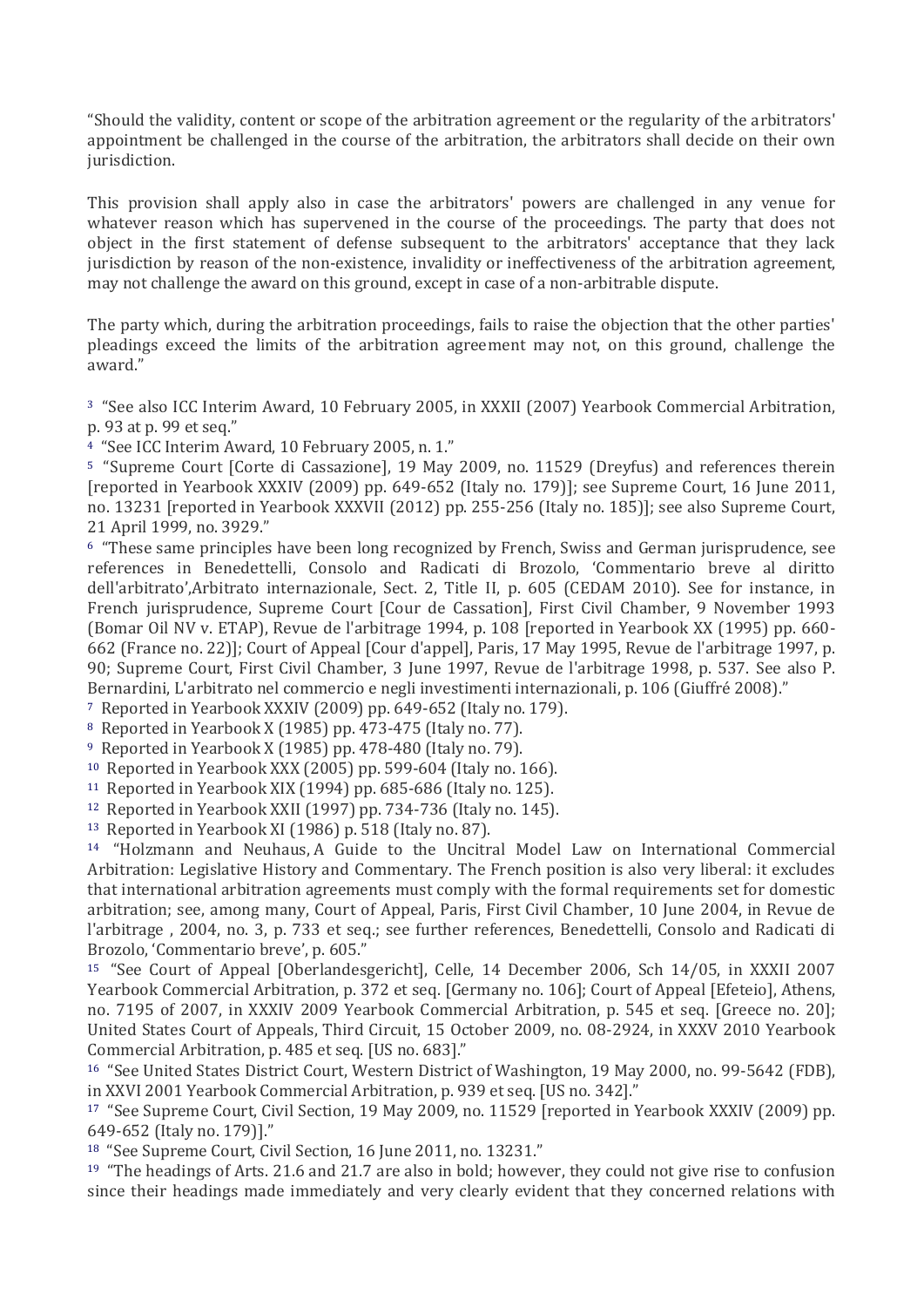another company of the group, 'Claimant SA' (Art. 21.6) and with Italian dealers (Art. 21.7), respectively."

[20](http://www.kluwerarbitration.com/CommonUI/document.aspx?id=KLI-KA-1441015-n#20) "[Art. 1341(2) CC reads:] 'In any case conditions are ineffective unless specifically approved in writing, which establish ... arbitration clauses or derogations from the competence [/jurisdiction] of courts.'"

[21](http://www.kluwerarbitration.com/CommonUI/document.aspx?id=KLI-KA-1441015-n#21) "Chamber VI, in decision no. 14570 of 20 August 2012 – under reference to an earlier decision of Chamber II of the Supreme Court, no. 11213 of 23 October 1991, which expressed the same opinion – held that: 'the specific approval in writing of restrictive [vessatorie] clauses (including clauses referring the dispute to arbitrators) pursuant to Art. 1341(2) CC is a condition for invoking these clauses against the adhering party, who is the sole party who can rely on the lack [of that approval]; the nullity of a restrictive clause lacking the specific approval in writing by the adhering party cannot be invoked by the party supplying it (Supreme Court, Second Chamber, 23 October 1991, no. 11213)'."

[22](http://www.kluwerarbitration.com/CommonUI/document.aspx?id=KLI-KA-1441015-n#22) "See, e.g., Supreme Court, Civil Section, 18 January 2002, no. 547; Supreme Court, Civil Section, Plenary Session, 12 June 1997, no. 5292, in Riv. arb. 1997, p. 759; Arbitral Tribunal, Milan, 2 September 2009, in Riv. arb. 2010, 2, p. 375 et seq."

<sup>23</sup> "'Art. 2: (1) The provisions of this Law do not affect the application of international conventions in force in respect of Italy. (2) When interpreting these conventions their international character and the need for their uniform application shall be taken into account.' See also Art. 117(1) Constitution, which reads: 'Legislative powers shall be vested in the State and the Regions in compliance with the Constitution and with the constraints deriving from EU legislation and international obligations.' **Translation** available on the site of the Italian Senate at  $\leq \sqrt{2}$ [www.senato.it/documenti/repository/istituzione/costituzione\\_inglese.pdf](http://www.senato.it/documenti/repository/istituzione/costituzione_inglese.pdf)>.]"

<sup>24</sup> "The [1958 New York Convention] establish[es] a uniform discipline; hence, in order to ascertain the validity and efficacy of a foreign arbitration clause in a contract to which an Italian citizen or legal entity is a party, Art. II Convention must be exclusively applied. [Art. II] deems it sufficient, as to the form of this clause, that the clause is contained in an agreement signed by the parties or in an exchange of letters or telegrams; it is irrelevant that the law of the place where the contract is concluded (in the present case, Italy) has stricter formal requirements (Art. 1341 CC, which requires that this clause be specifically approved in writing). ([Supreme Court] decisions no. 1765 of 1986 [reported in Yearbook XII (1987) pp. 497-498 (Italy no. 93)]; no. 1235 of 1984; no. 563 of 1982 [reported in Yearbook IX (1984) pp. 423-426 (Italy no. 59)]; and no. 4746 of 1979 [reported in Yearbook VI (1981) pp. 230-232 (Italy no. 38)]).' See, among many, Supreme Court, Civil Section, First Chamber, 19 November 1987, no. 8499 [reported in Yearbook XIV (1989) pp. 675-677 (Italy no. 97)]; Supreme Court, Civil Section, Plenary Session, 22 May 1995, no. 5601 [reported in Yearbook XXI (1996) pp. 610-611 (Italy no. 141)])."

[25](http://www.kluwerarbitration.com/CommonUI/document.aspx?id=KLI-KA-1441015-n#25) "See F. Bortolotti, Il Contratto internazionale – Manuale Teorico Pratico, p. 133 (CEDAM, 2012); Benedettelli, Consolo and Radicati di Brozolo, 'Commentario breve', p. 602, quoting P. Bernardini, 'Ancora una riforma dell'arbitrato in Italia', in D. com. int. 2006, p. 230, and F. Portento, 'La clausola compromissoria nelle condizioni di contratto internazionale dopo la riforma dell'arbitrato', in Commercio Internazionale, 2007, p. 50. [All authors] opine in favour of the non-applicability of Arts. 1341 and 1342 CC."

<sup>26</sup> "See Art. I(3)(b) of Law no. 80/2005, which indicates as its directing principle: 'The suppression of the Chapter dedicated to international arbitration, with the extension in principle of its discipline to domestic arbitration, save the necessary adaptations, with exclusion of the provision of Art. 828 CCP'. Thus, by abolishing the title on international arbitration, the legislator meant in principle to internationalize domestic arbitration."

<sup>27</sup> "Art. I(1) of the New York Convention contains two definitions of 'foreign' award: award(s) (1) made in the territory of a state other than the state where the recognition is sought or (2) made in the state where enforcement is sought but not considered as domestic awards under the law of that state. Authoritative doctrine deems on this point that the 'non-domestic' concept must include also all arbitrations (and thus arbitration agreements) concerning international disputes, independent of the law applicable to the arbitration proceeding. We refer in this respect to the decision of a US court which recognized under the New York Convention an award issued in New York, reasoning that the dispute concerned interests of an international character (both parties to the arbitration resided in countries other than the [United States] where the action was heard). According to this reasonable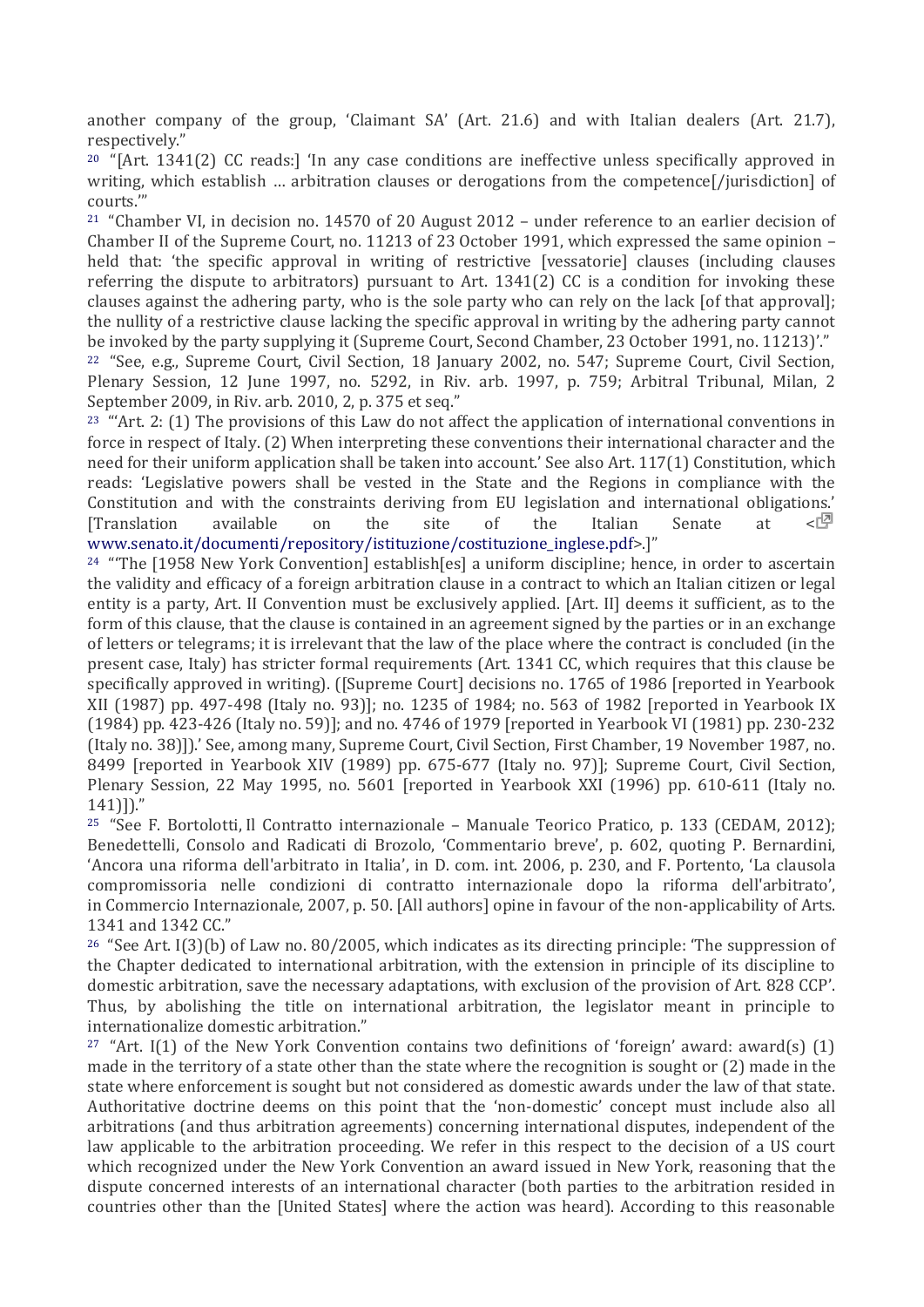interpretation, 'non-domestic' award is not (only) an award rendered abroad but also an award concerning disputes of an 'international' character (see US Court of Appeals for the Second Circuit in Bergesen v. Muller, 710 F.2d 928 2d Cir. 1983 – in IX 1984 Yearbook Commercial Arbitration, p. 487 [US no. 54], quoted in Gaillard and Di Pietro, Enforcement of Arbitration Agreements and International Arbitral Awards, The New York Convention in Practice, Cameron 2008)."

[28](http://www.kluwerarbitration.com/CommonUI/document.aspx?id=KLI-KA-1441015-n#28) "The Italian Supreme Court (Supreme Court, Civil Section, 28 February 2007, no. 4634) has held, although with respect to a derogation of jurisdiction in favour of a foreign court, that the written form is complied with also when the contract has been concluded by tacit acceptance and its performance ex Art. 1327 CC, if the relationship was preceded by business operations in which the same clause was regularly accepted in writing and there are no elements that can justify a contrary intention to this uninterrupted practice."

[29](http://www.kluwerarbitration.com/CommonUI/document.aspx?id=KLI-KA-1441015-n#29) "See Supreme Court, Civil Section, 22 April 1997, no. 3479; accord, Supreme Court, Civil Section, 22 October 2003, no. 15783; Supreme Court, Civil Section, 23 May 2006, no. 12153; Supreme Court, Civil Section, 21 April 1999, no. 3929; and also arbitration, Rome, 31 May 2006, in Arch-giur. Oo. pp. 2006, I 091."

[30](http://www.kluwerarbitration.com/CommonUI/document.aspx?id=KLI-KA-1441015-n#30) "See in this respect also the decision of the Swiss Federal Court of 22 December 1992, no. 161, in Riv. arb. 1995, p. 773 et seq., with note F. Pietrangeli : 'The law regulating the capacity to invoke and conclude an arbitration clause shall not be determined in accordance with the provision of the new Swiss act on private international law concerning the validity of the arbitration agreement (Art. 178(2) PILA), but rather in accordance with the conflict of laws norms concerning the capacity of physical and legal persons and their representation power (Arts. 35, 126, 154, 155 and 158 PILA).' See also Federal Court, 31 March 2009 (Vivendi SA v. Deutsche Telekom) in Int.L Lis, 2010,128; in Repertorio: 2011, Diritto Comparato (2250), no. 524 [reported in Yearbook XXXIV (2009) pp. 286-292]."

[31](http://www.kluwerarbitration.com/CommonUI/document.aspx?id=KLI-KA-1441015-n#31) "See, particularly, Luzzatto, 'Accordi internazionali e diritto interno in materia di arbitrato: la Convenzione di New York del 10 giugno 1958', in Riv. dir. int. priv. proc., 1968, pp. 44 and 47; Van den Berg, The New York Arbitration Convention of 1958, Deventer, 1981, p. 276 et seq.; Redfern and Hunter (eds.), Law and Practice of International Commercial Arbitration, 3-25 (4th ed. 2004); see further references, also to international doctrine, in Benedettelli, Consolo and Radicati di Brozolo, 'Commentario breve', Section 2, Title II, XII, p. 596 et seq."

[32](http://www.kluwerarbitration.com/CommonUI/document.aspx?id=KLI-KA-1441015-n#32) "See for foreign jurisprudence, Swiss Federal Court, decision of 31 March 2009 (4A\_428/2008) [reported in Yearbook XXXIV (2009) pp. 286-292] and decision of 22 December 1992, no. 161, in Riv. arb. 1995, p. 773 et seq.; numerous references to arbitral awards in Born, International Commercial Arbitration, Vol. I, op. cit., p. 555 et seq.; ICC Award in Case no. 2694, 105 J.D.I. (Clunet) 985, 986 (1978); ICC Partial Award in Case no. 6474 of 1992, XXV 2000 Yearbook Commercial Arbitration, p. 279; German Federal Supreme Court, decision of 23 April 1998, XXIVa 1999 Yearbook Commercial Arbitration, p. 928 at p. 930 [(Germany no. E14)]. See also German law: Art. 1059(2) ZPO, referring to personal statute, that is, lex societatis, and related doctrine: W. Voigt, in Musielak, ZPO-Kommentar, 2013 (beck-online), Art. 1059, n. 6."

[33](http://www.kluwerarbitration.com/CommonUI/document.aspx?id=KLI-KA-1441015-n#33) "See W. Craig, W. Park and J. Paulsson, International Chamber of Commercial Arbitration, para. 5.02, no.3 (3rd ed.2000); ICC Award no. 4381/1986, in S. Jarvin and Y. Derains (eds.), Collection of ICC Arbitral Awards, 1986-1990, p. 263; see in this regard also G. Born, op. cit., p. 553."

[34](http://www.kluwerarbitration.com/CommonUI/document.aspx?id=KLI-KA-1441015-n#34) "See Award of 8 November 2005, German Maritime Arbitration Association, XXXI 2006 Yearbook Commercial Arbitration, p. 66; see also Supreme Court of Korea, decision of 10 April 1990, XVII 1992 Yearbook Commercial Arbitration, p. 568 [(Korea no. 2)]; see also Born, International Commercial Arbitration, pp. 555 and 560."

[35](http://www.kluwerarbitration.com/CommonUI/document.aspx?id=KLI-KA-1441015-n#35) Reported in Yearbook XXIV (1999) pp. 709-713 (Italy no. 152).

[36](http://www.kluwerarbitration.com/CommonUI/document.aspx?id=KLI-KA-1441015-n#36) Art. 808(2) Italian CCP reads:

"The validity of the arbitration clause must be evaluated independently of the underlying contract: nevertheless, the authority to enter into the contract includes the authority to agree to the arbitration clause."

[37](http://www.kluwerarbitration.com/CommonUI/document.aspx?id=KLI-KA-1441015-n#37) "See Fouchard/Gaillard/Goldman, On International Commercial Arbitration, 468-0, E. Gaillard and J. Savage (eds.) (The Hague 1999)."